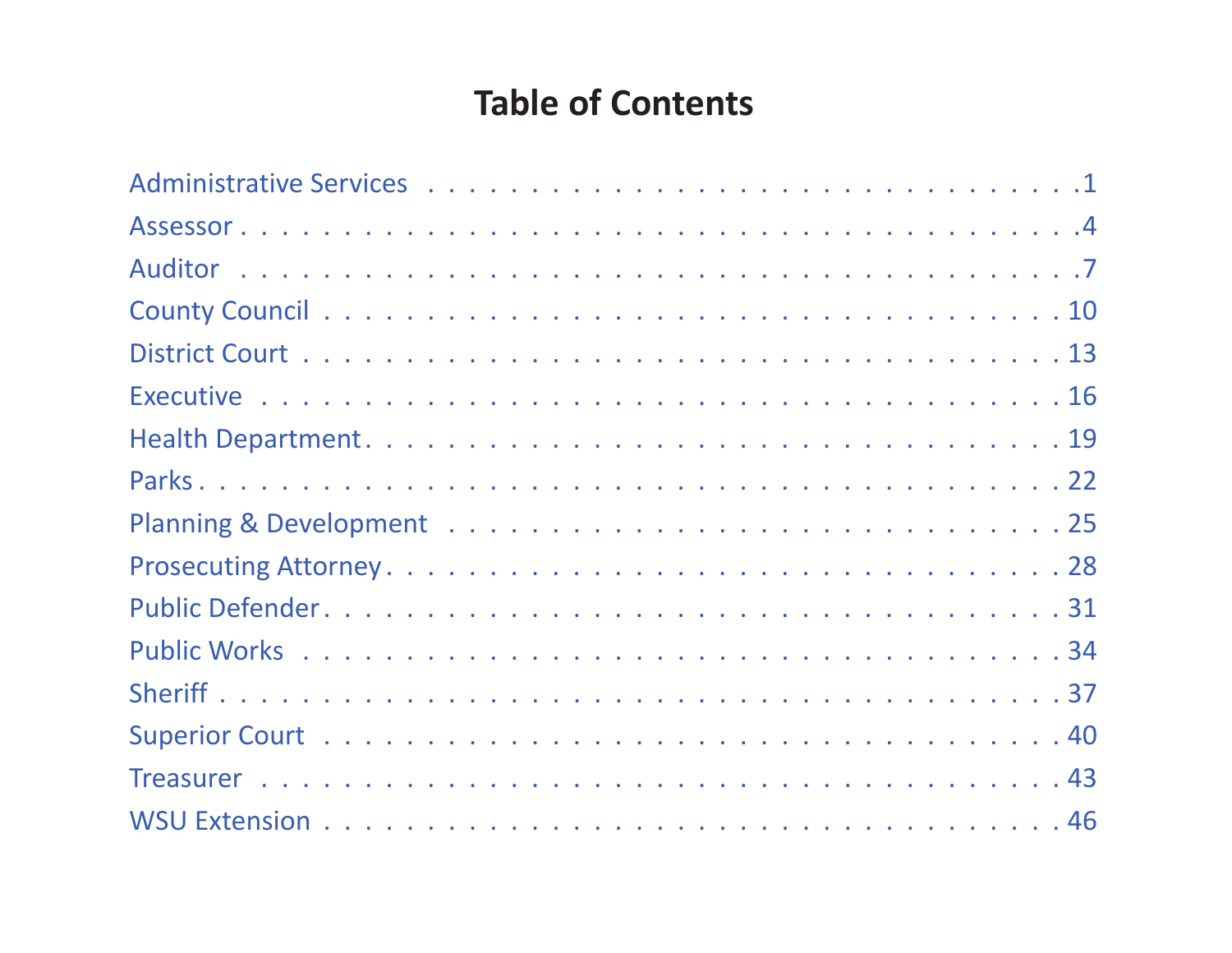#### *Administrative Services*

<span id="page-1-0"></span>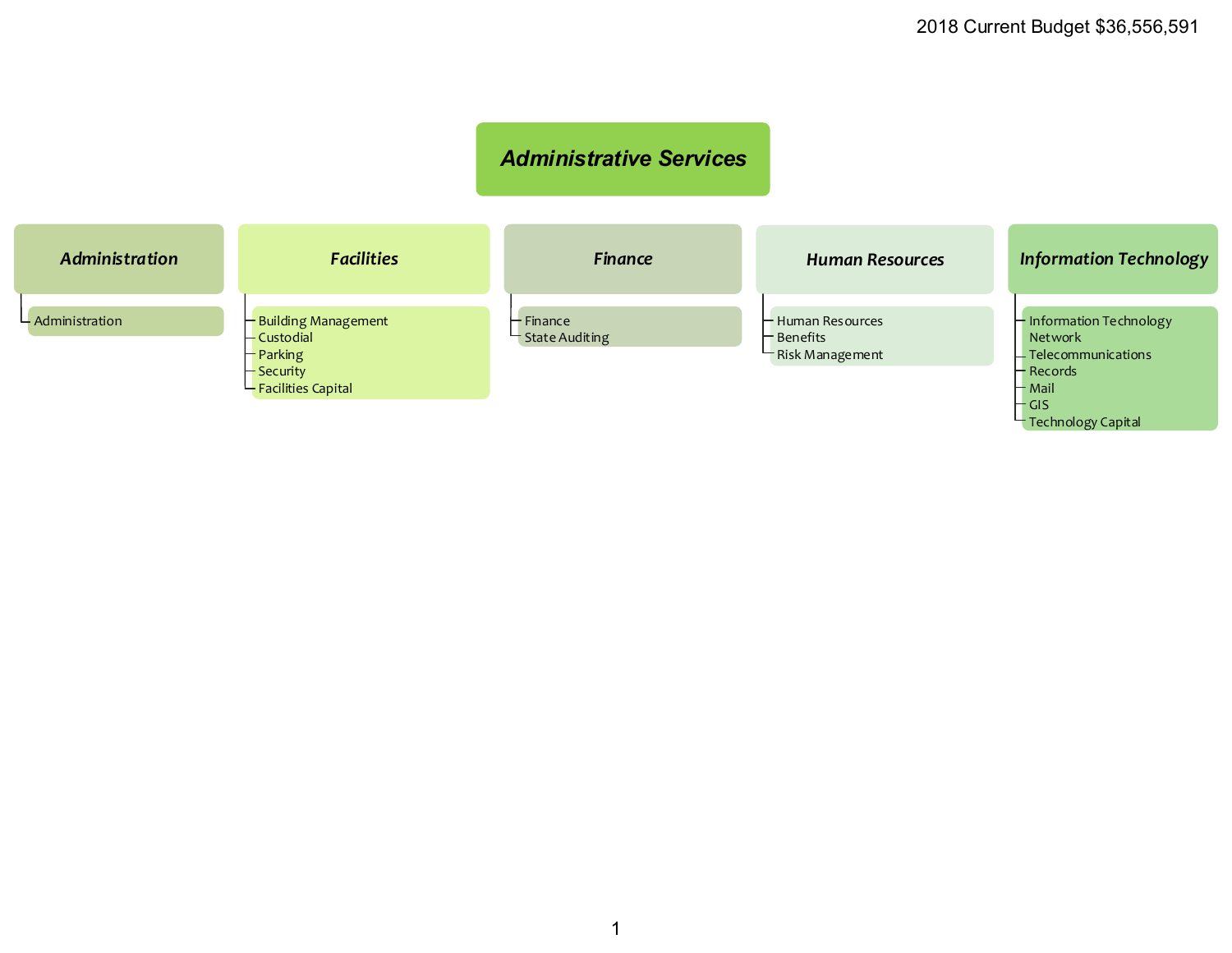### **Actual/ Budget - Administrative Services**

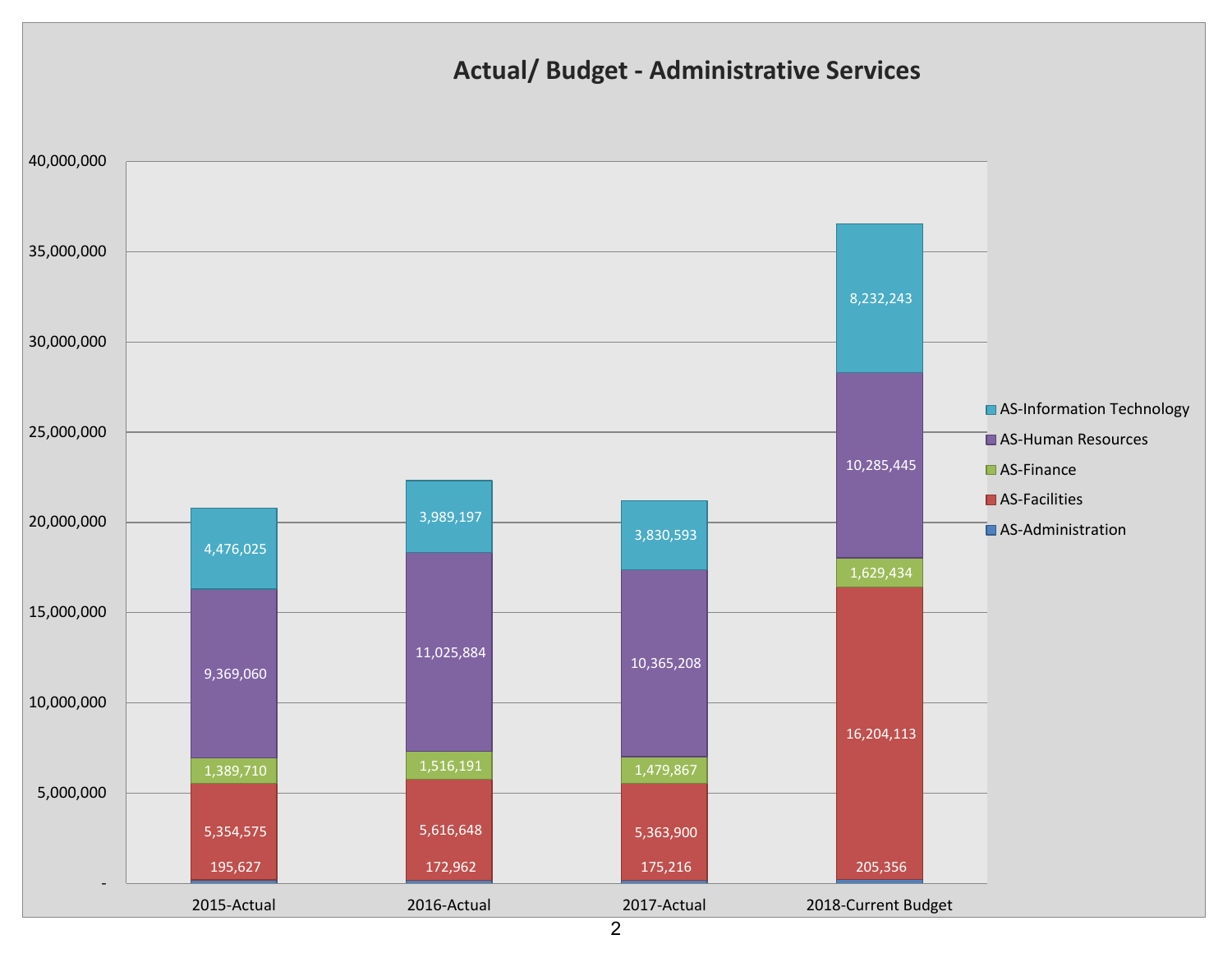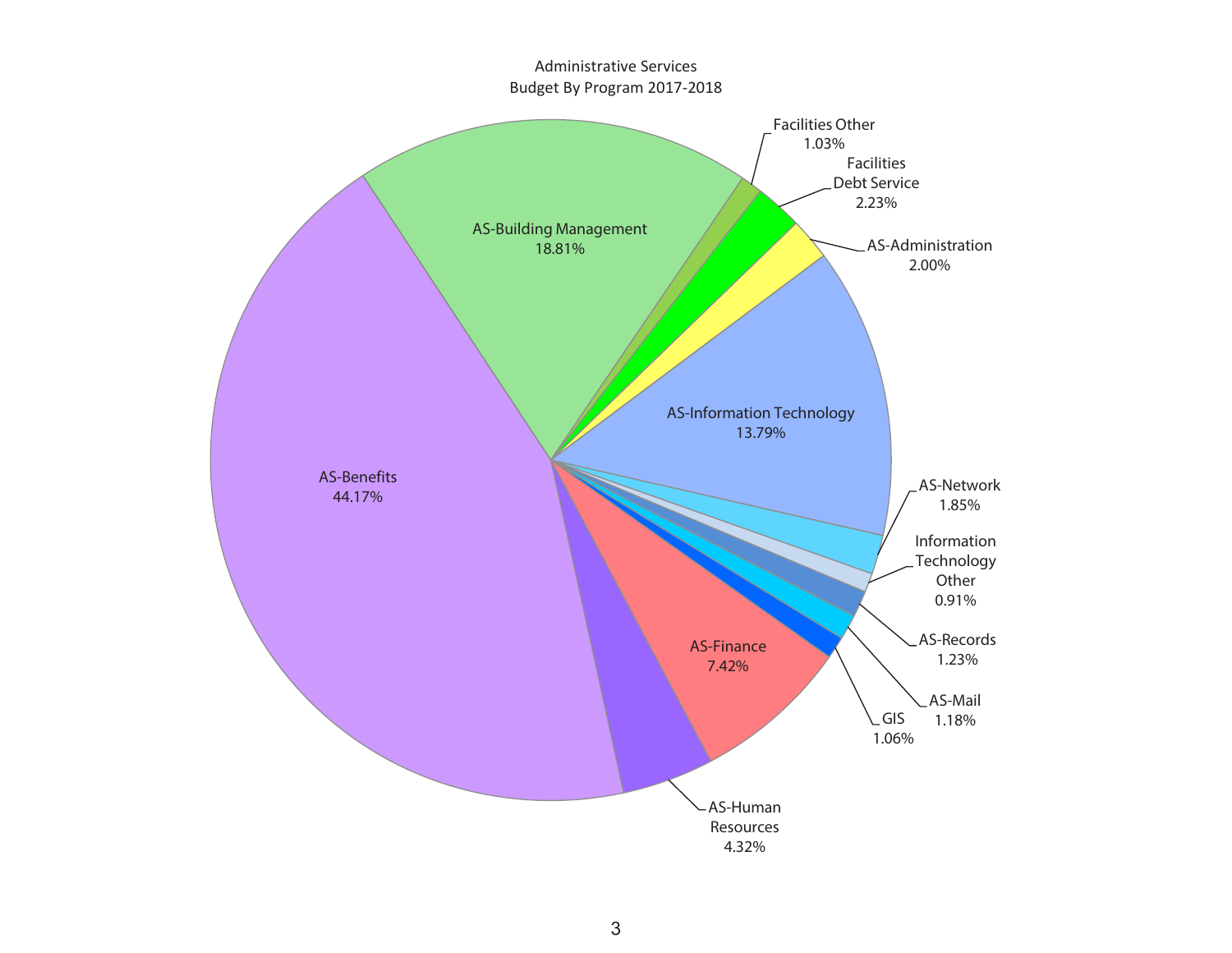<span id="page-4-0"></span>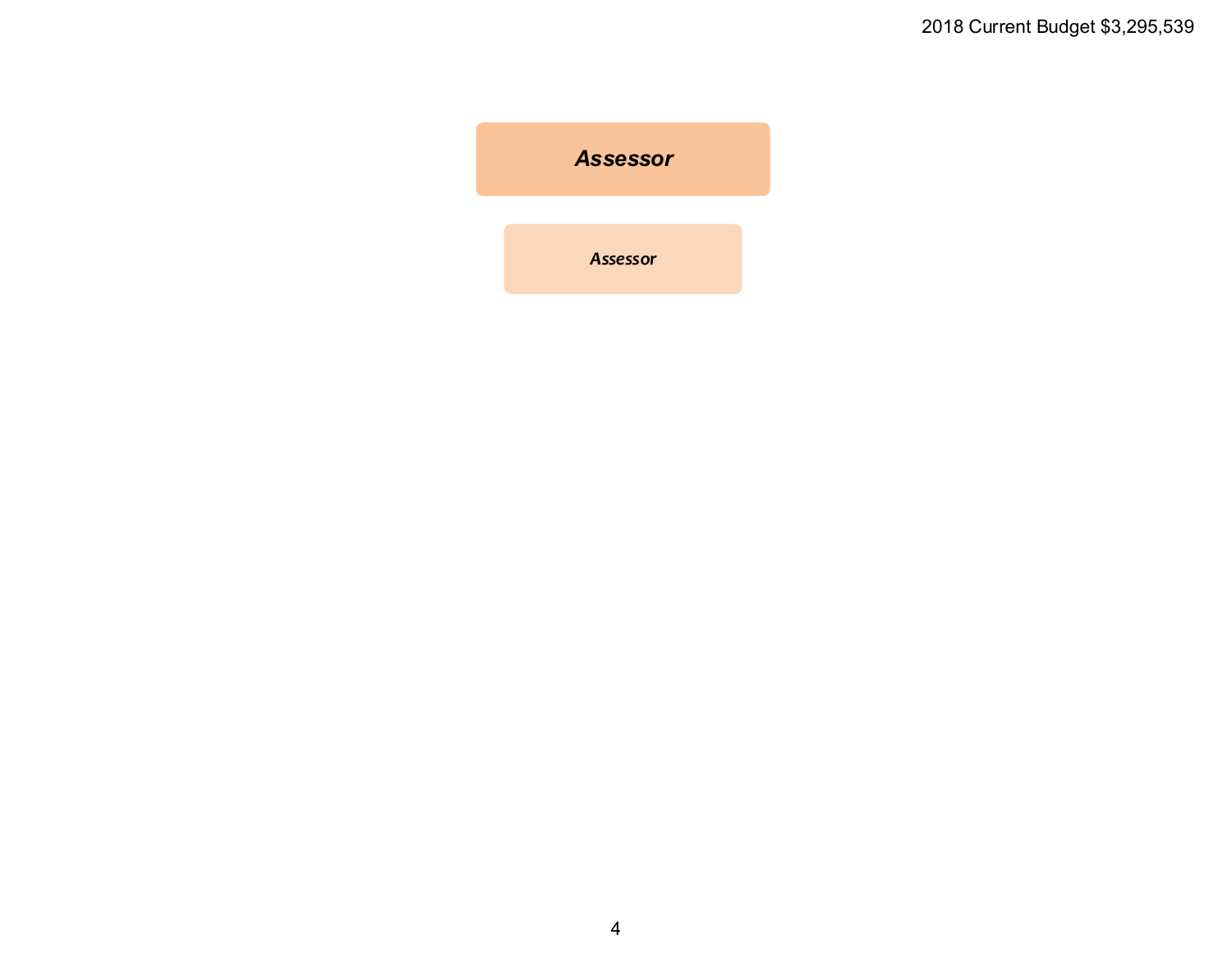# **Actual/ Budget - Assessor**

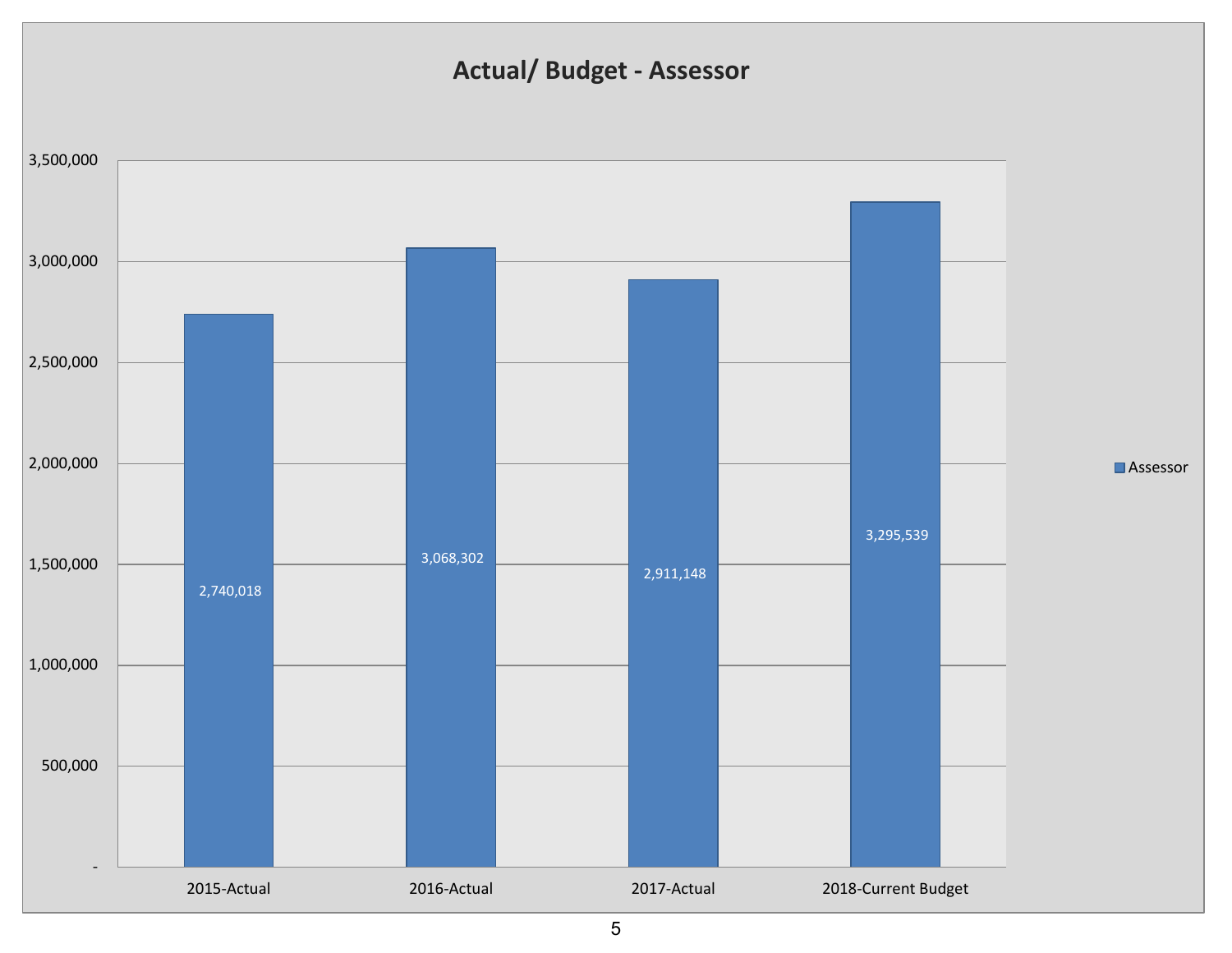Assessor Budget By Program 2017-2018

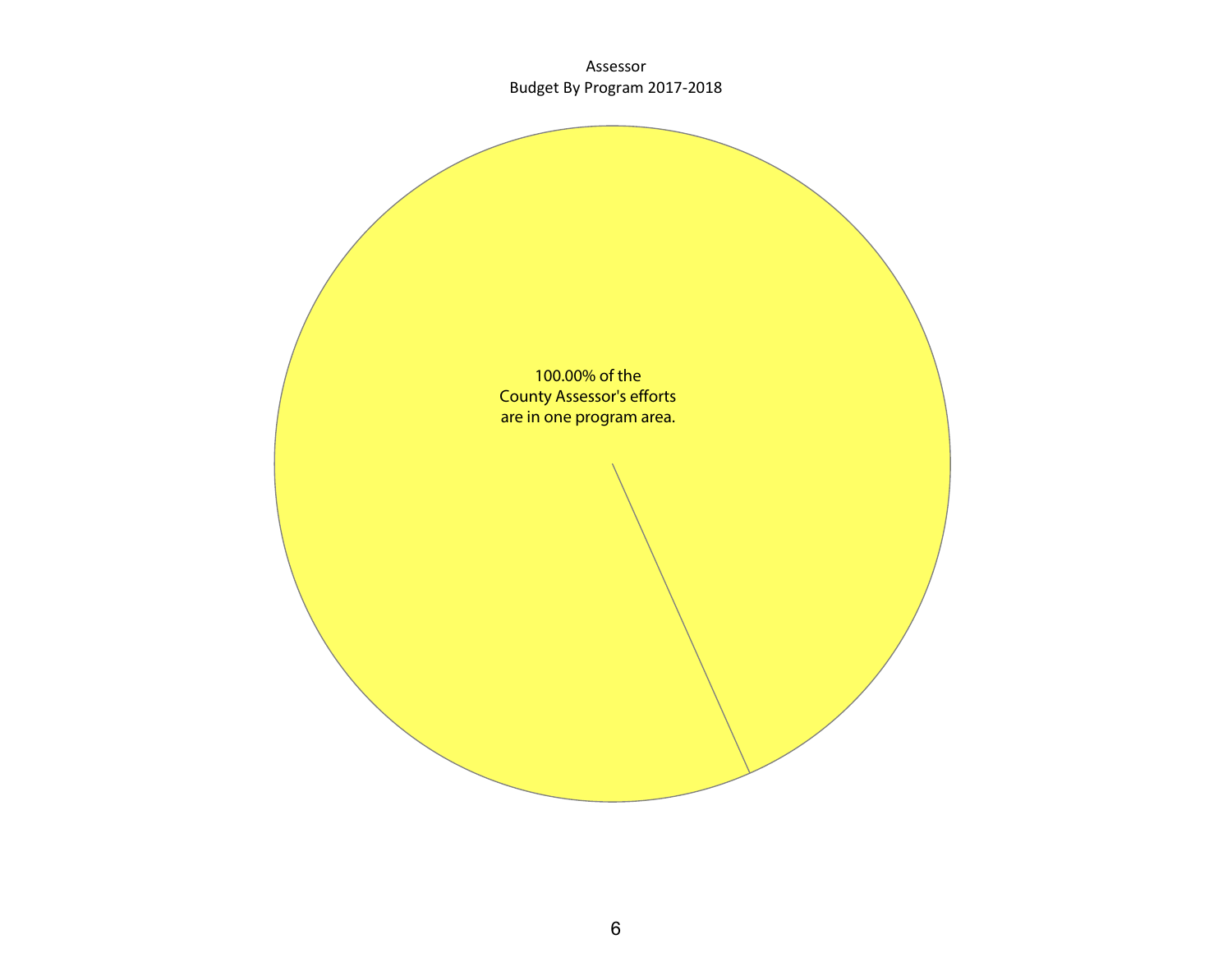<span id="page-7-0"></span>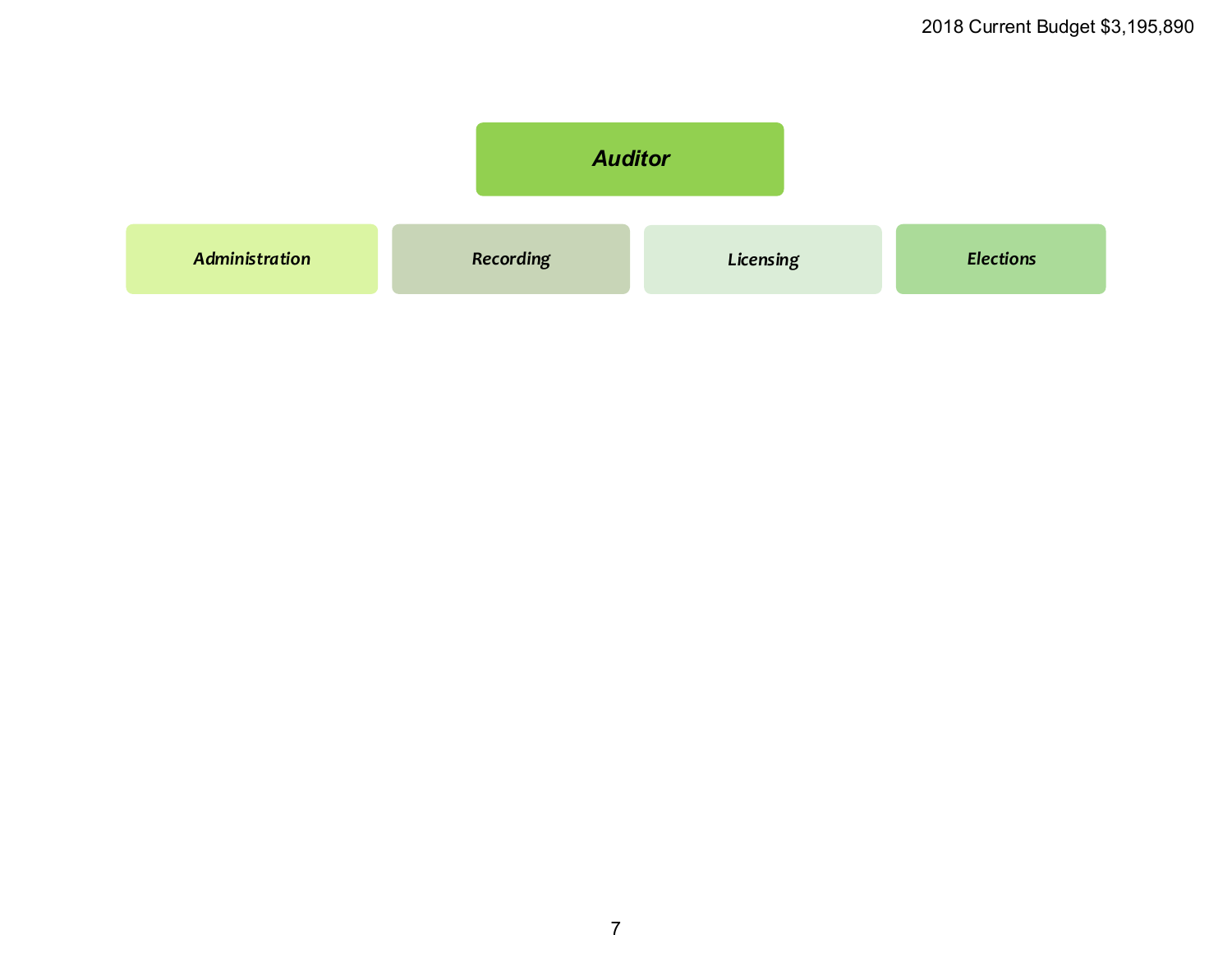### **Actual/ Budget - Auditor**



8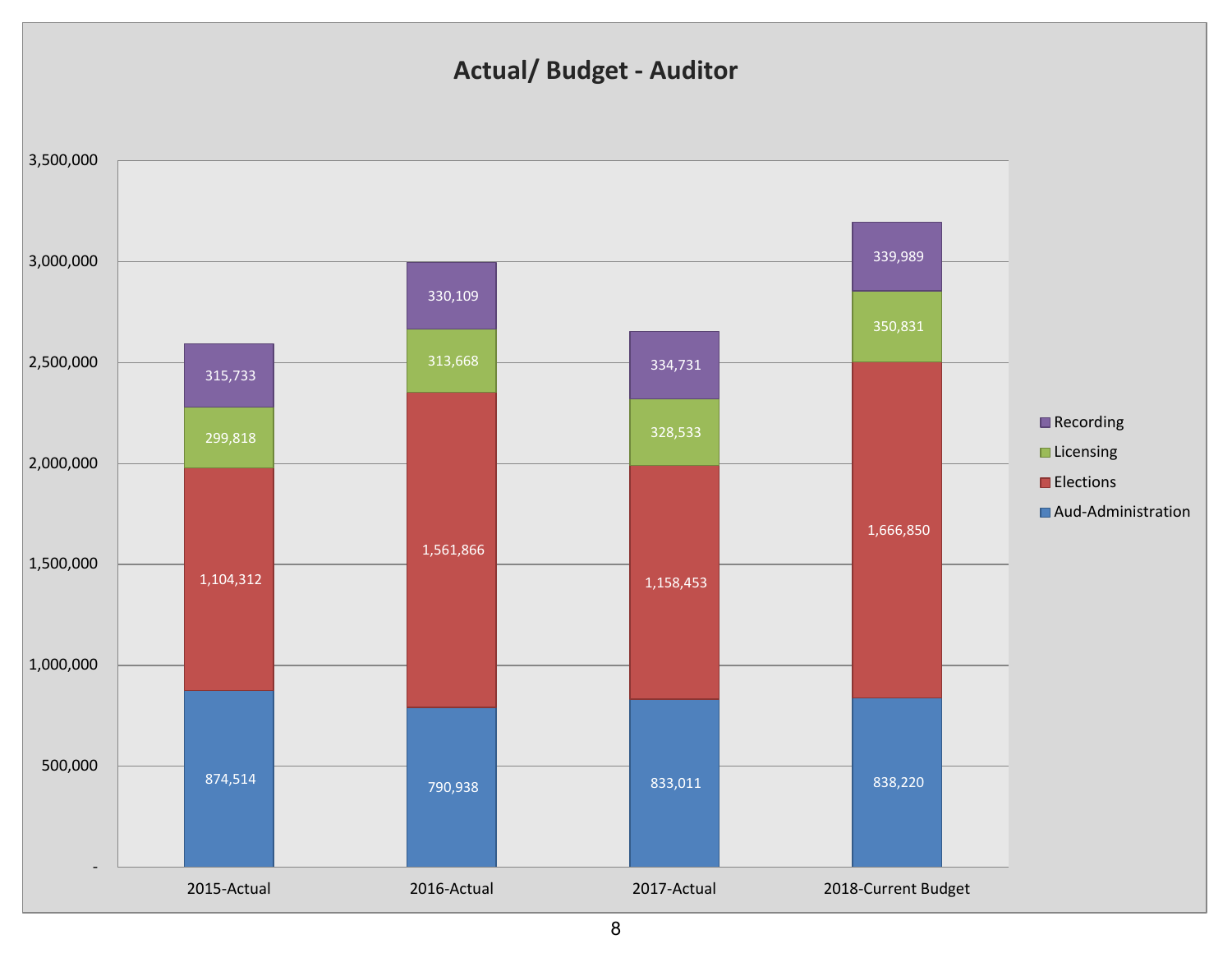Auditor Budget By Program 2017-2018

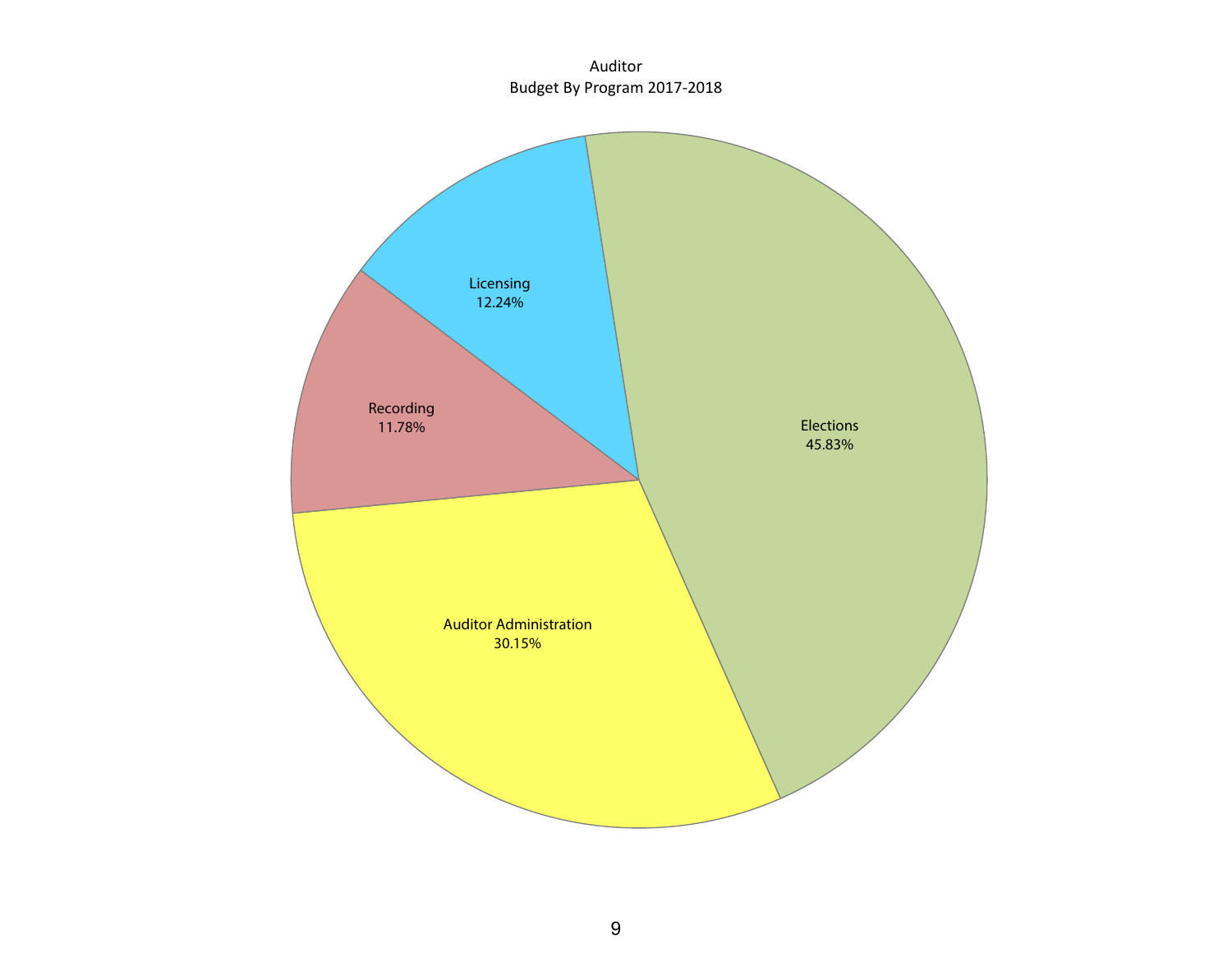<span id="page-10-0"></span>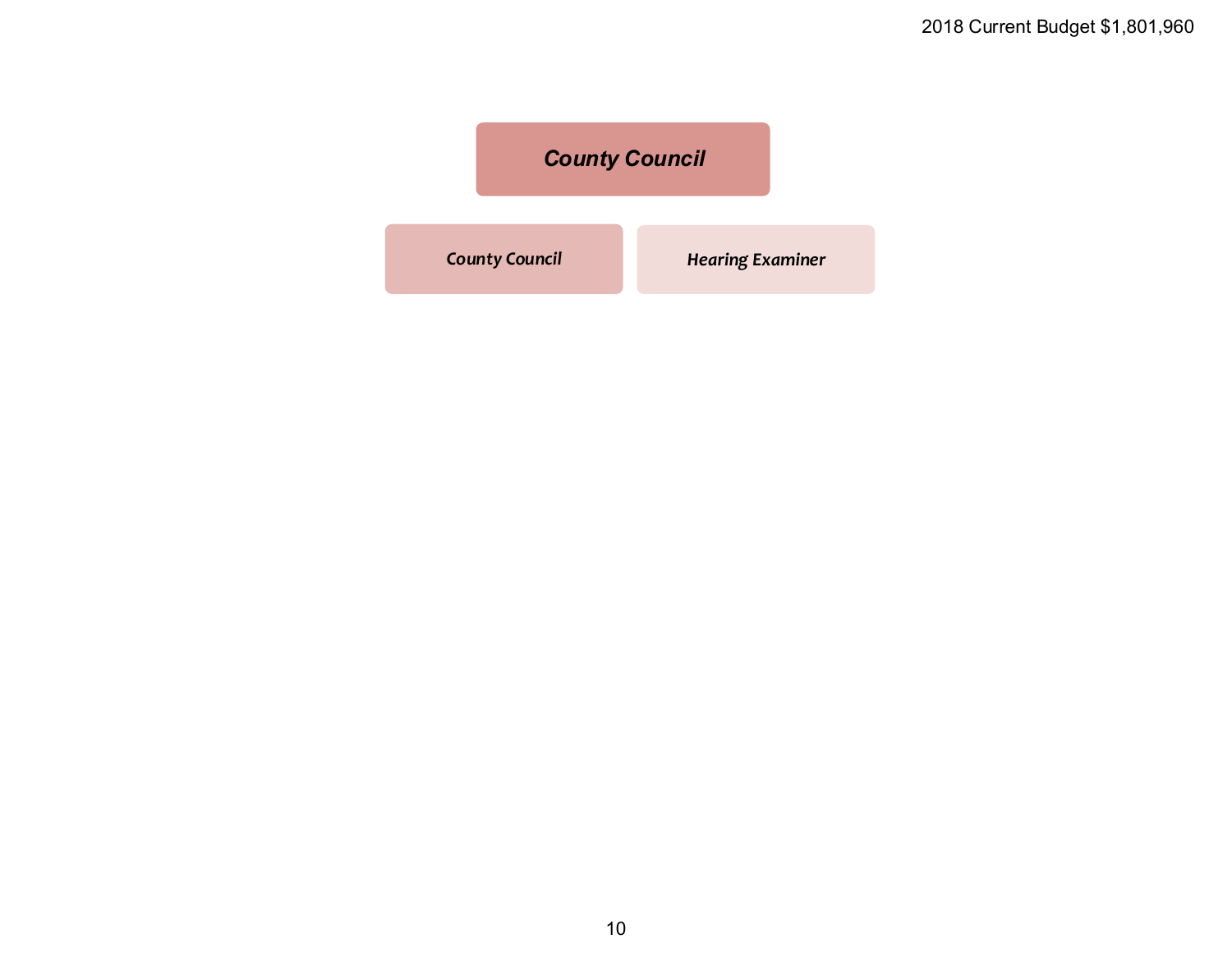### **Actual/ Budget - County Council**

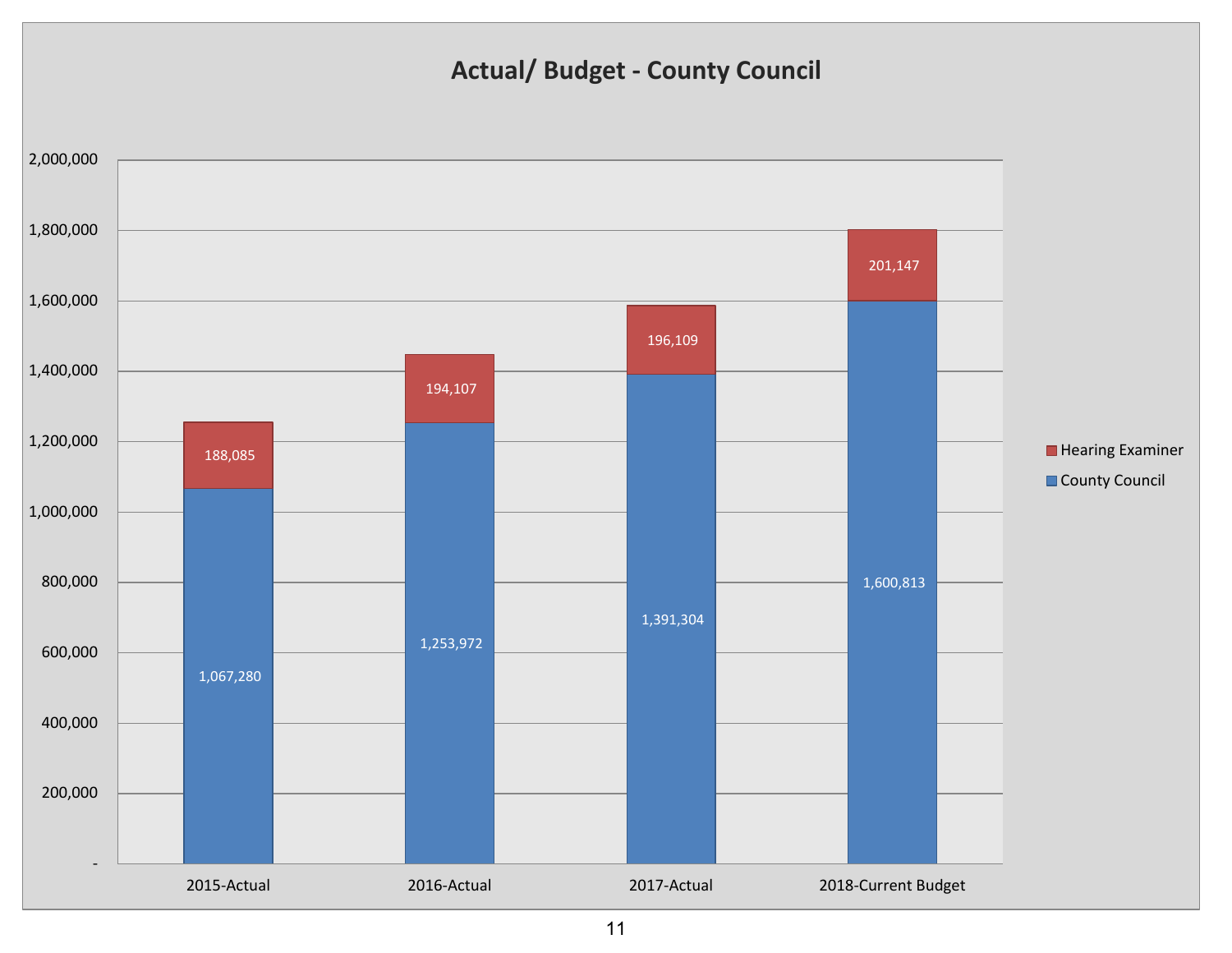County Council Budget By Program 2017-2018

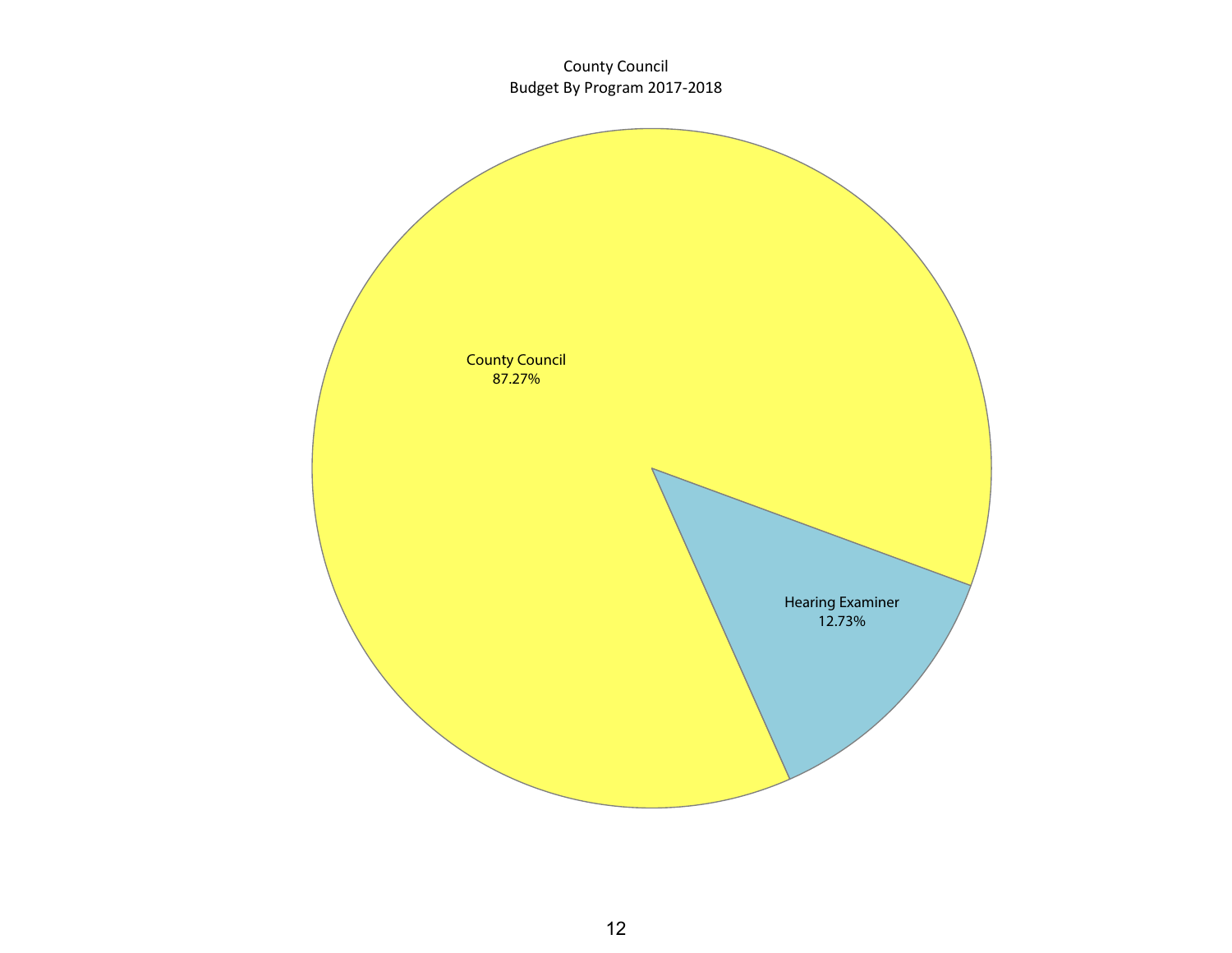<span id="page-13-0"></span>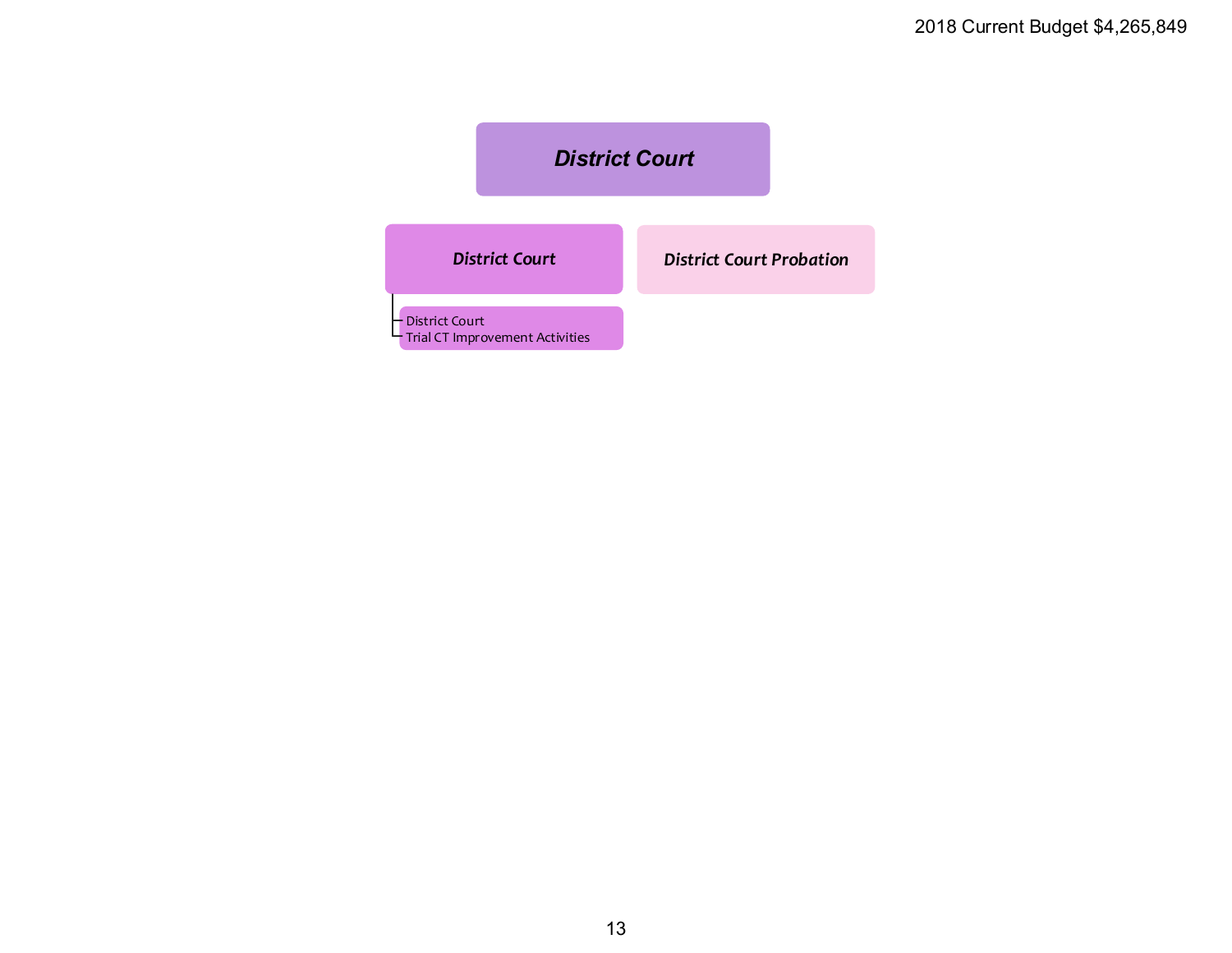### **Actual/ Budget - District Court**

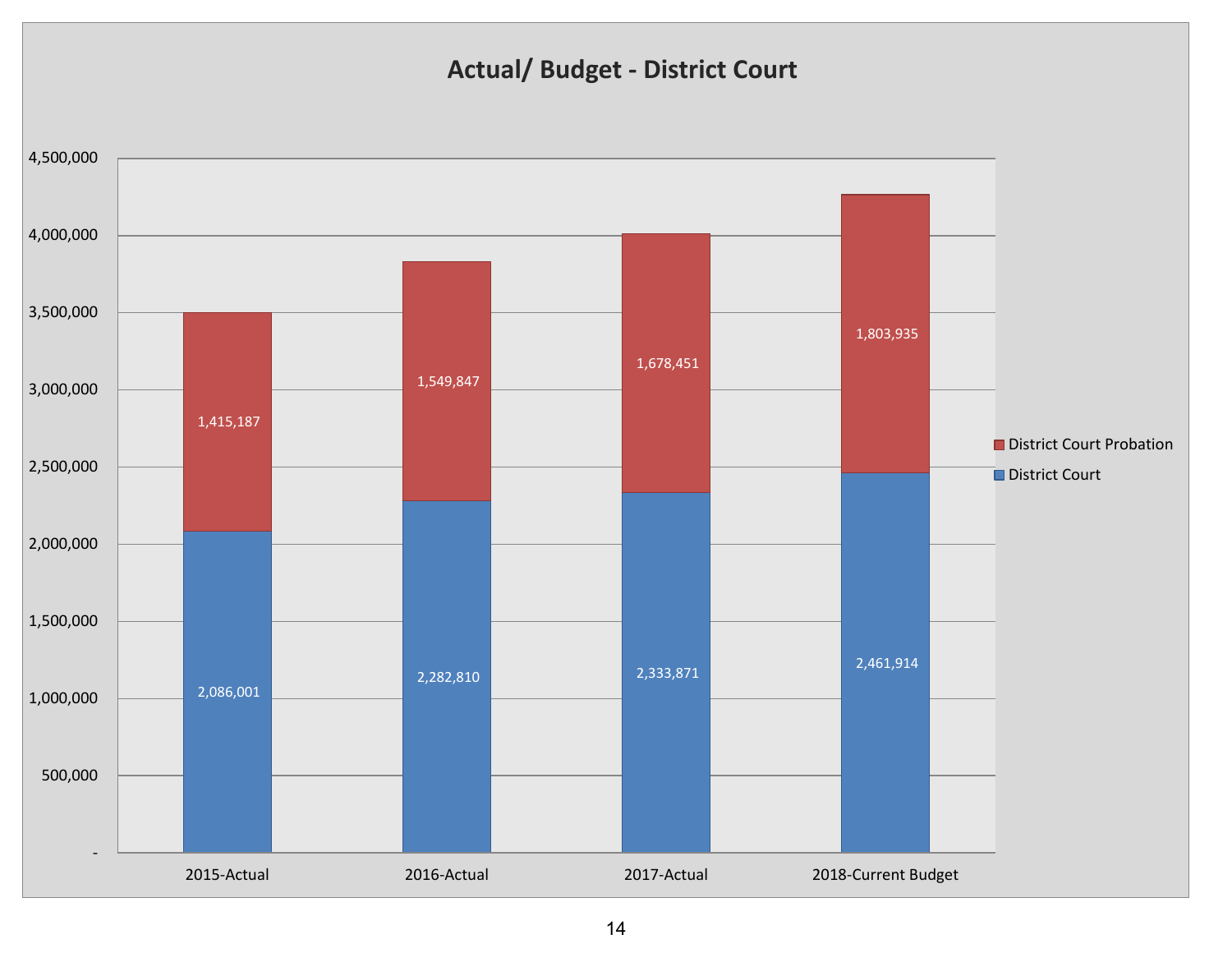District Court Budget By Program 2017-2018

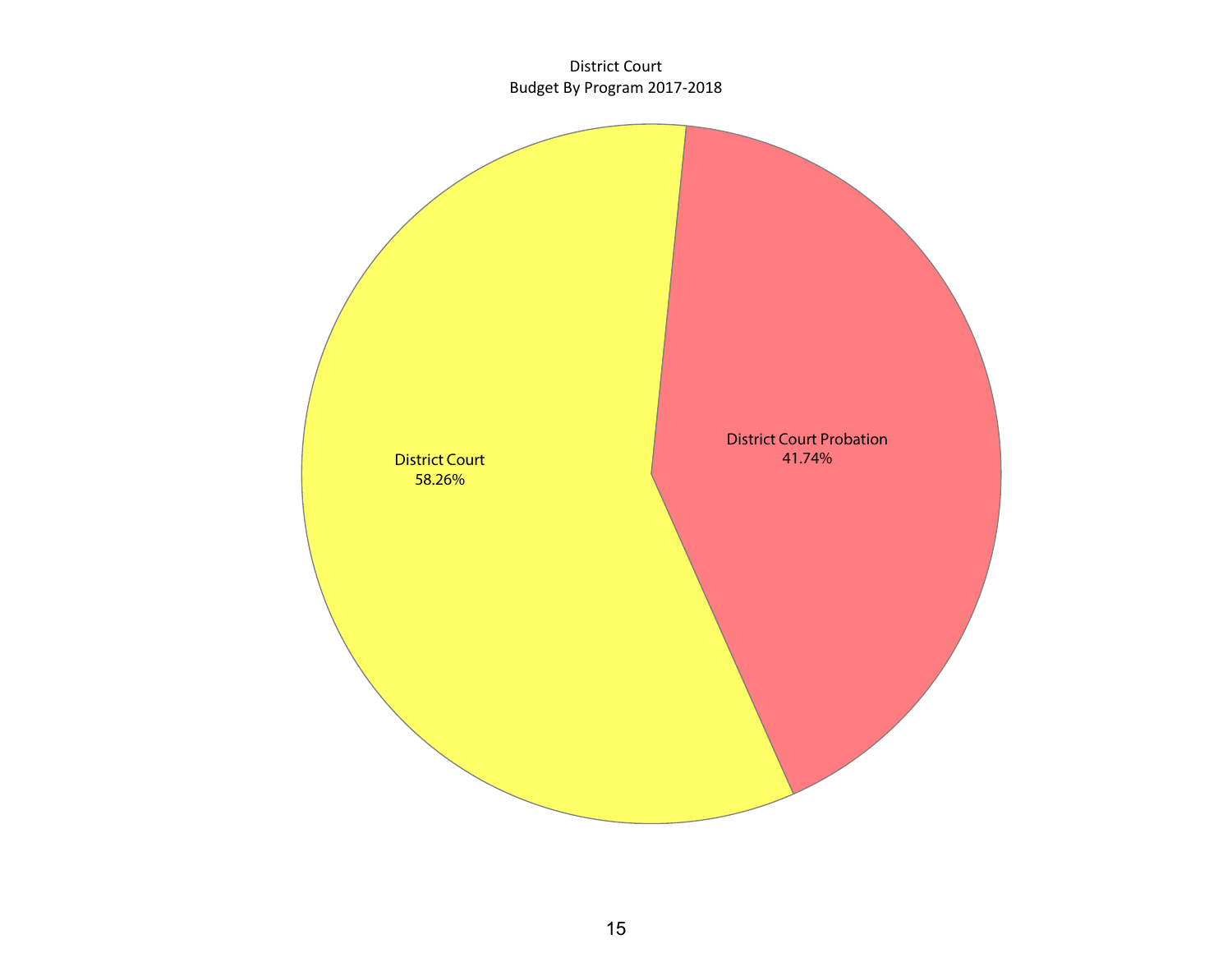# *County Executive*

<span id="page-16-0"></span>

| <b>County Executive</b> | Non-Departmental                                                                                                                                                                                                                                                                                                                                                                                                                                                                                                                                                                           |  |  |
|-------------------------|--------------------------------------------------------------------------------------------------------------------------------------------------------------------------------------------------------------------------------------------------------------------------------------------------------------------------------------------------------------------------------------------------------------------------------------------------------------------------------------------------------------------------------------------------------------------------------------------|--|--|
|                         | <b>Animal Control</b><br>Medical Examiner / Morgue<br><b>Leave Payout</b><br><b>LEOFF I Medical</b><br>Emerg. Ops WUECC<br><b>Food Bank</b><br><b>Transfers to Other Funds</b><br><b>Convention Center Fund</b><br><b>Conservation Futures Fund</b><br><b>Public Utilities Improv Fund</b><br><b>Real Estate Tax I</b><br><b>Real Estate Tax II</b><br><b>Miscellaneous</b><br><b>Emergency Dispatch</b><br>Northwest Regional Council<br>CDBG& other pass through grants<br><b>Emergency Medical Services</b><br>Conservation<br><b>Emergency Management</b><br><b>Technology-Capital</b> |  |  |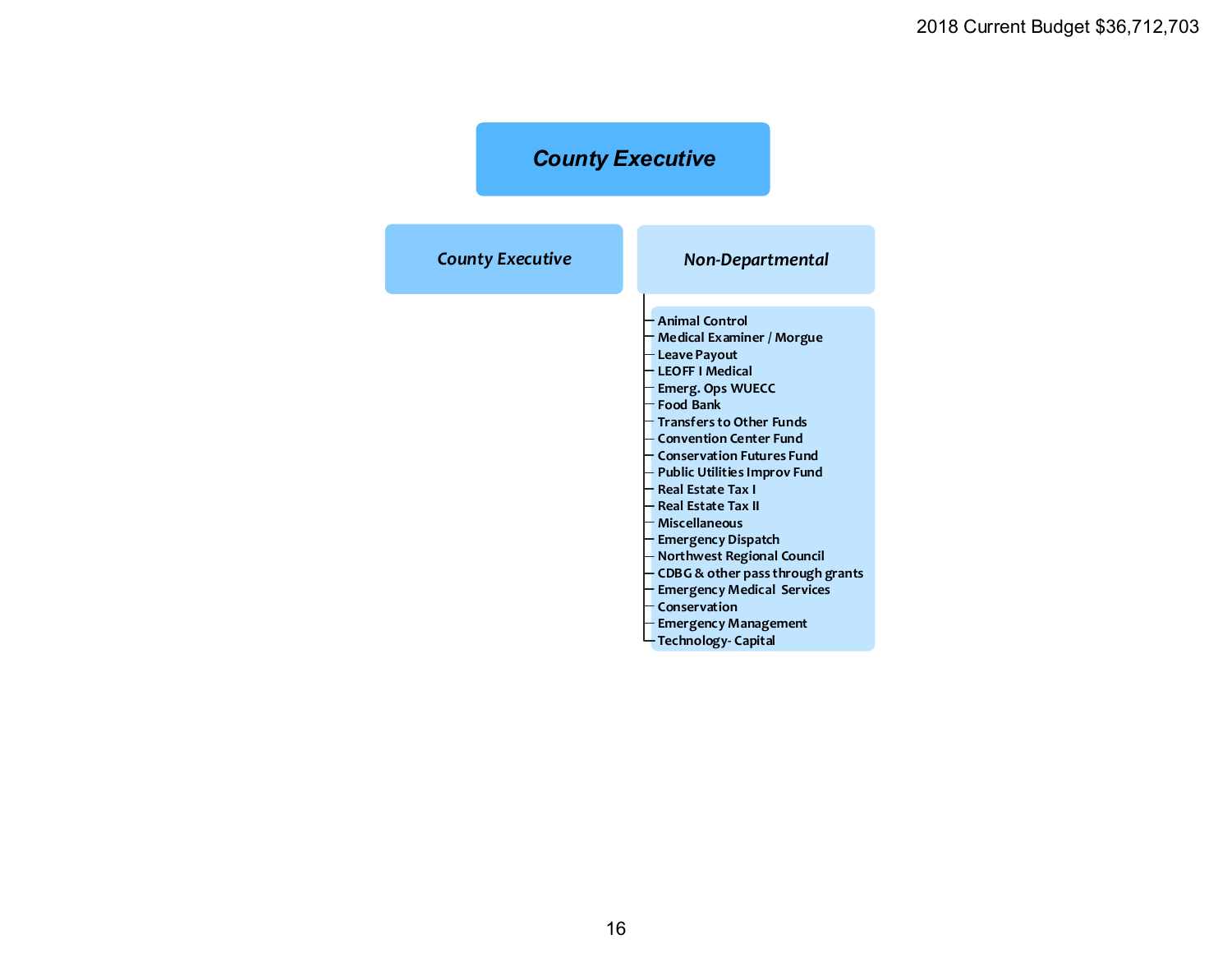### **Actual/ Budget - County Executive**

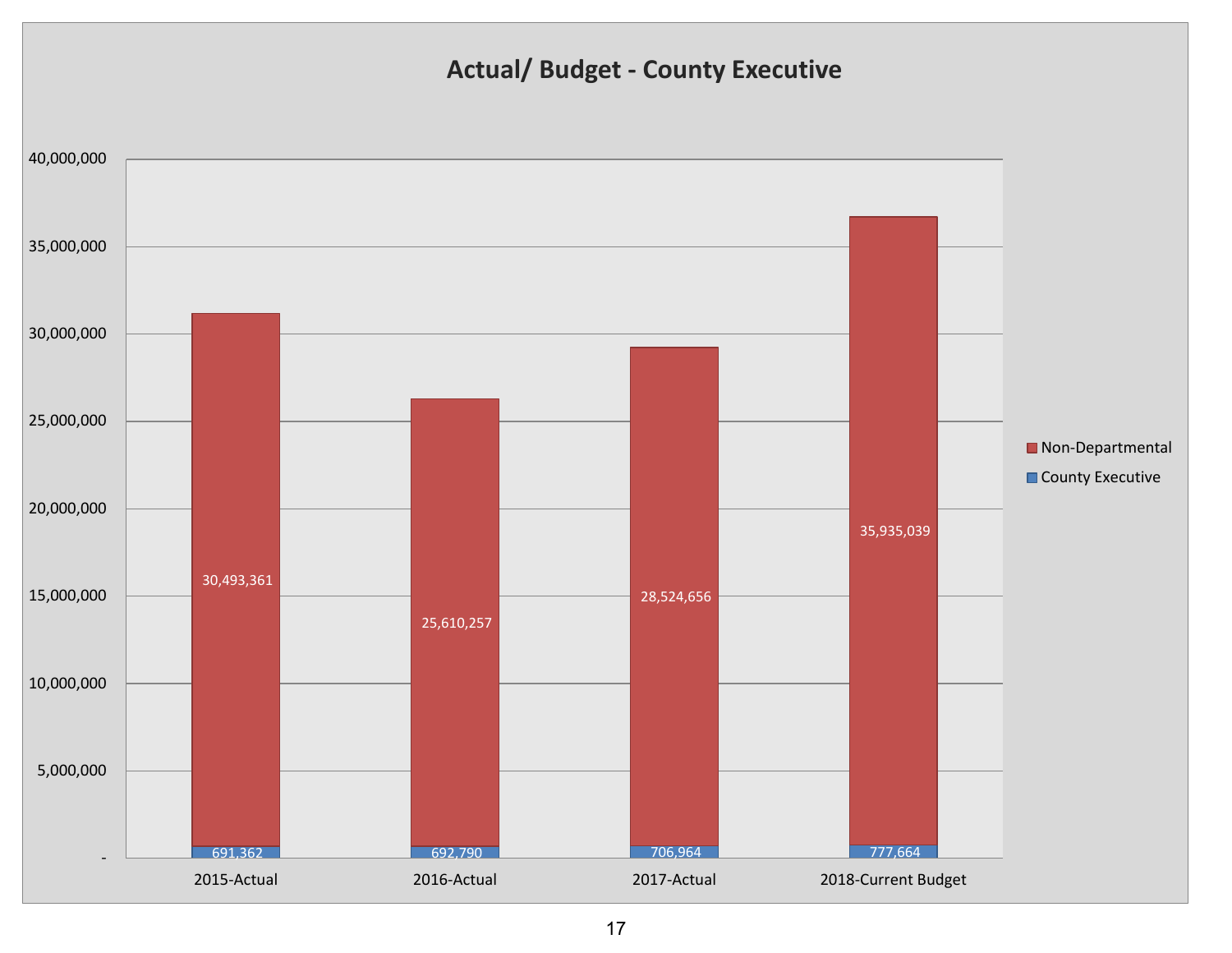#### County Executive Budget By Program 2017-2018

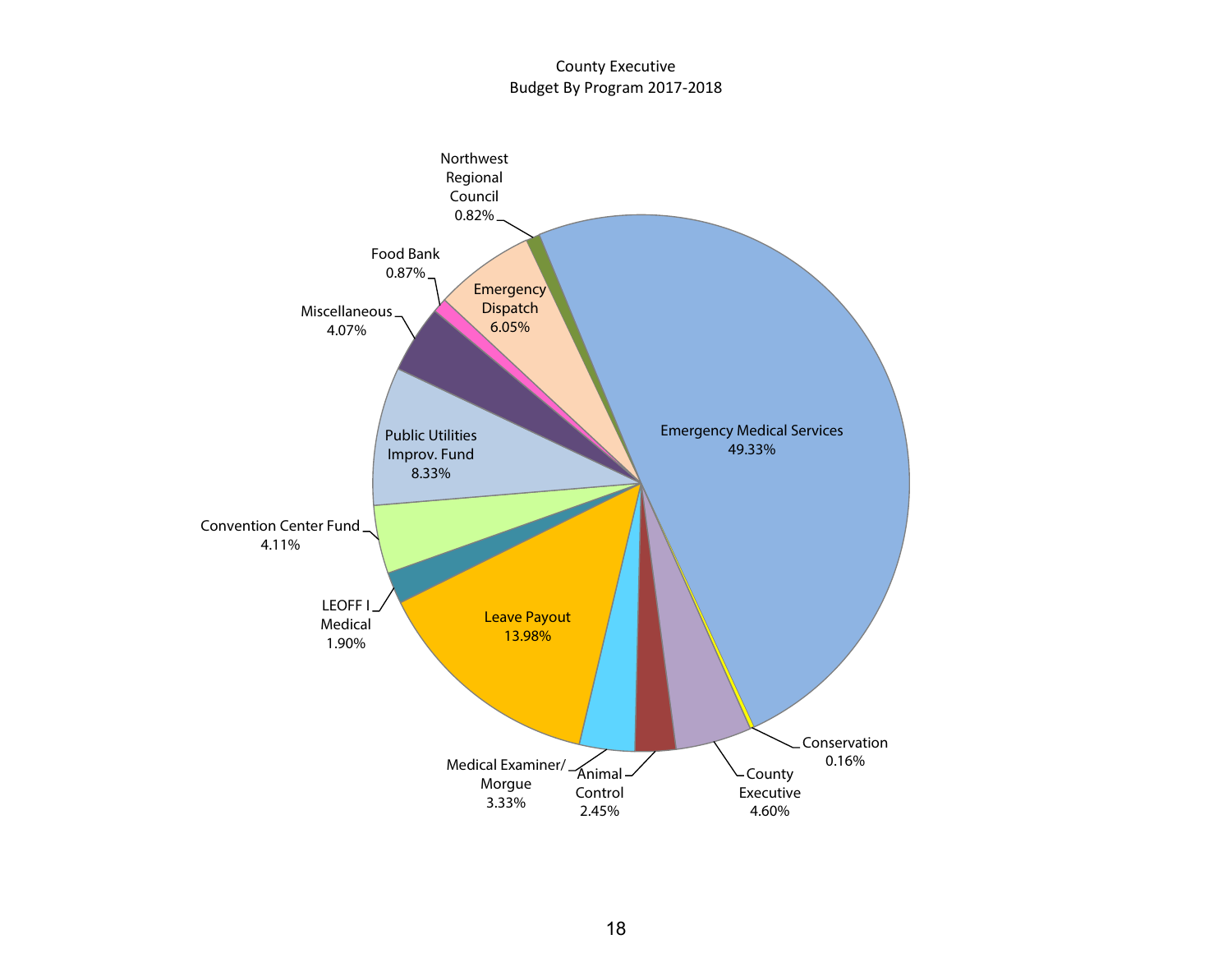# *Health Department*

<span id="page-19-0"></span>

| <b>Administration</b>                                                           | <b>Human Services</b>                                                                 | Environmental Health<br><b>Division</b>                                          | Communicable Disease &<br>Epidemiology                                                                                    | <b>Community Health</b>                                                                                   |
|---------------------------------------------------------------------------------|---------------------------------------------------------------------------------------|----------------------------------------------------------------------------------|---------------------------------------------------------------------------------------------------------------------------|-----------------------------------------------------------------------------------------------------------|
| - Administration<br>- Vital Records<br>$-$ Health Information and<br>Assessment | - Human Services Administration<br>— Mental Health<br>- Housing Program<br>– Veterans | – Environmental Health<br>Administration<br>– Drinking Water<br>— Food Safety    | $\vdash$ Communicable Disease and<br>Epidemiology Administration<br>$-$ Clinic Services<br>$\vdash$ Communicable Diseases | $\vdash$ Community Health<br>Administration<br>- Healthy Children and Families<br>$L$ Healthy Communities |
|                                                                                 | - Developmental Disabilities<br>-Substance Abuse Program<br>– Mental Health Court     | — On-Site Sewage<br>- Living Environment Program<br>- Solid Waste Infrastructure | $-$ Tuberculosis                                                                                                          |                                                                                                           |

Solid Waste Enforcement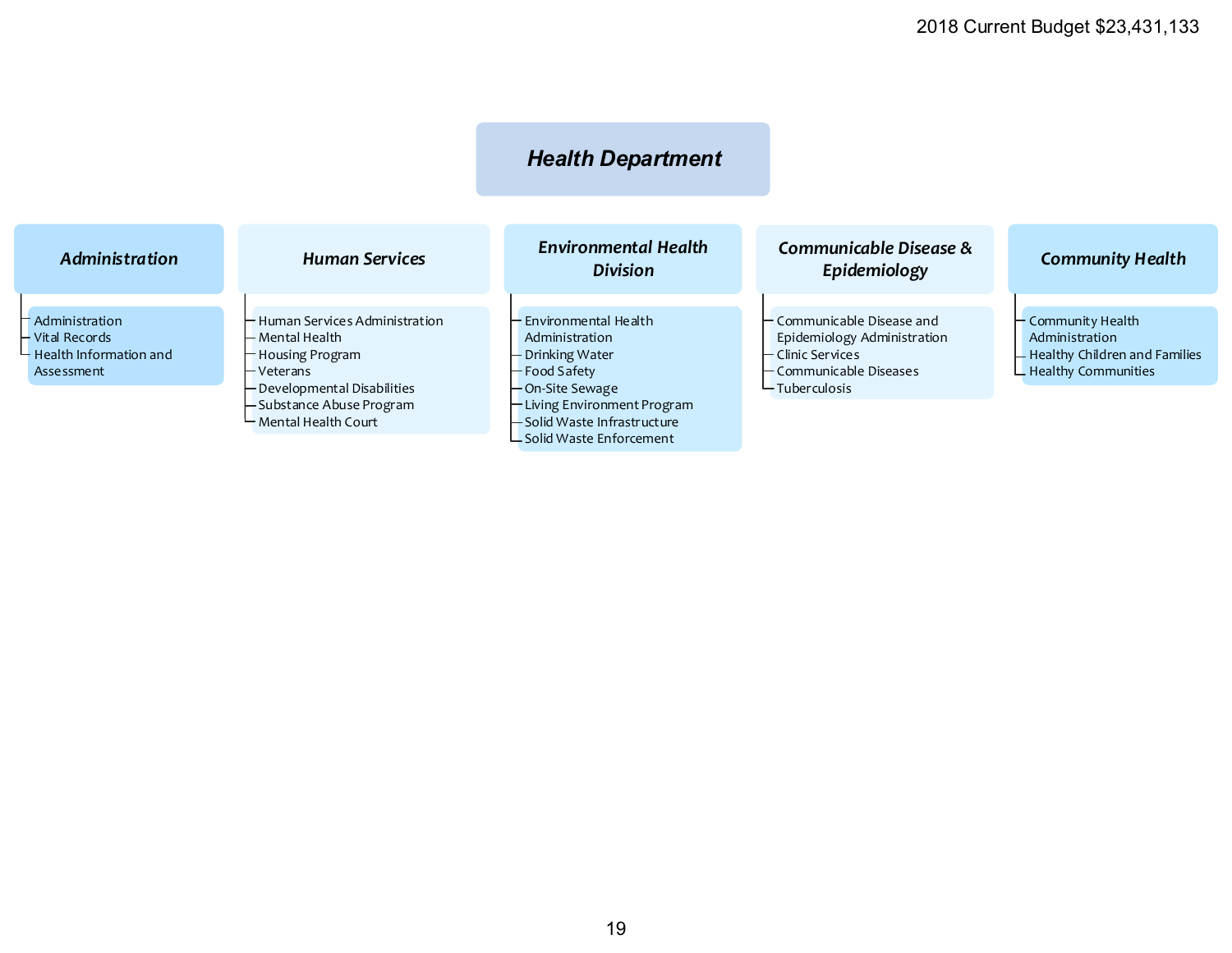### **Actual/ Budget - Health**

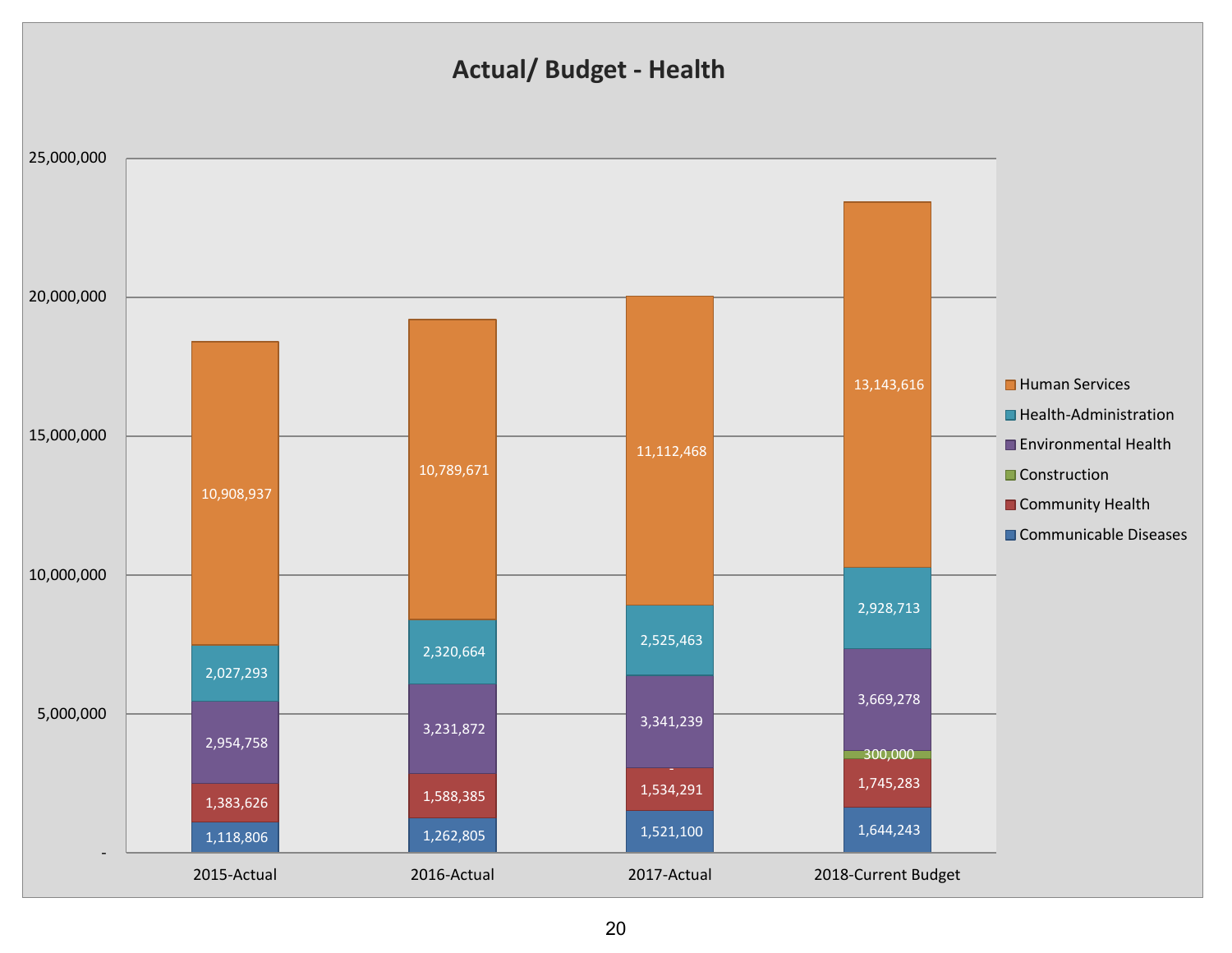#### Health Department Budget By Program 2017-2018

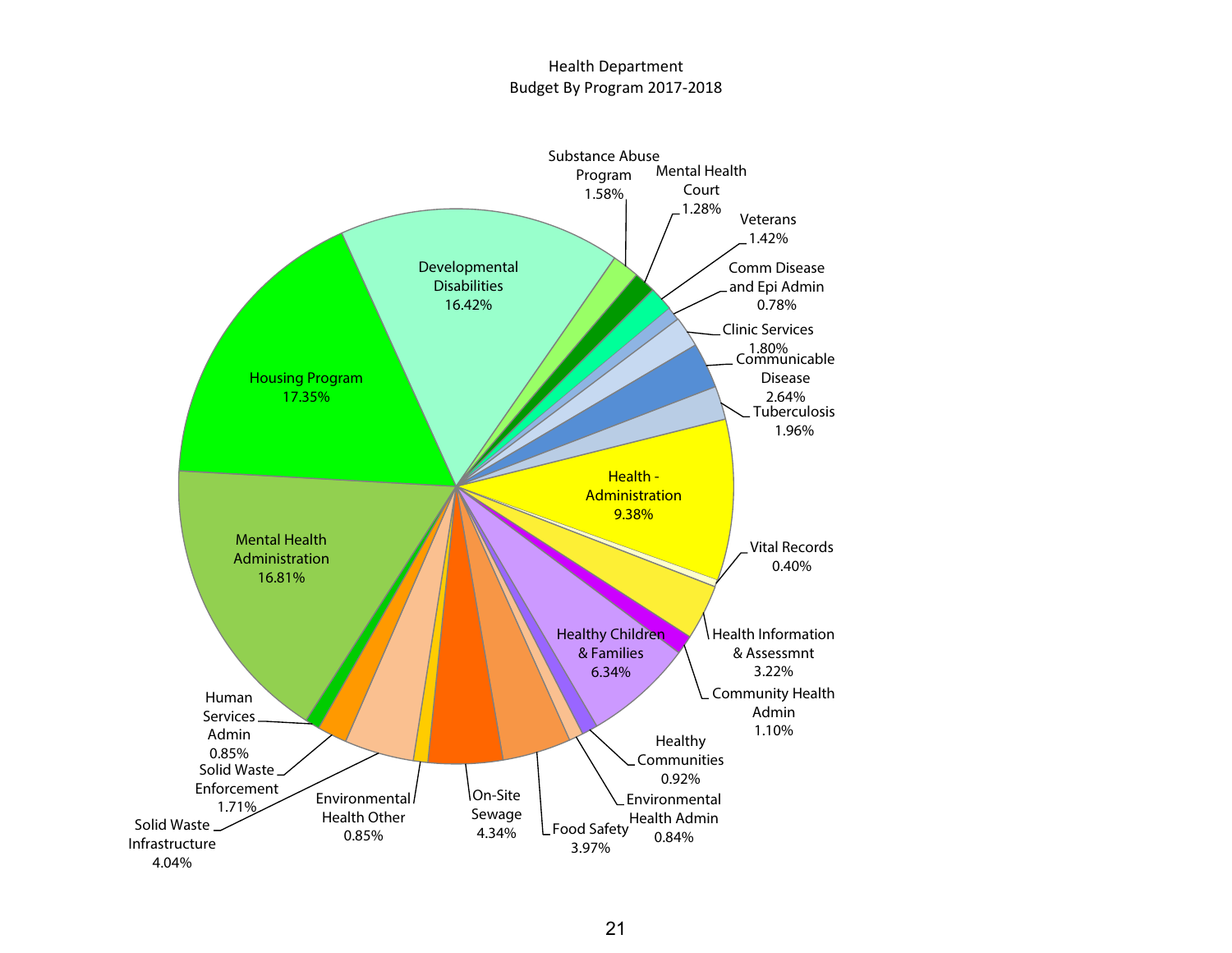<span id="page-22-0"></span>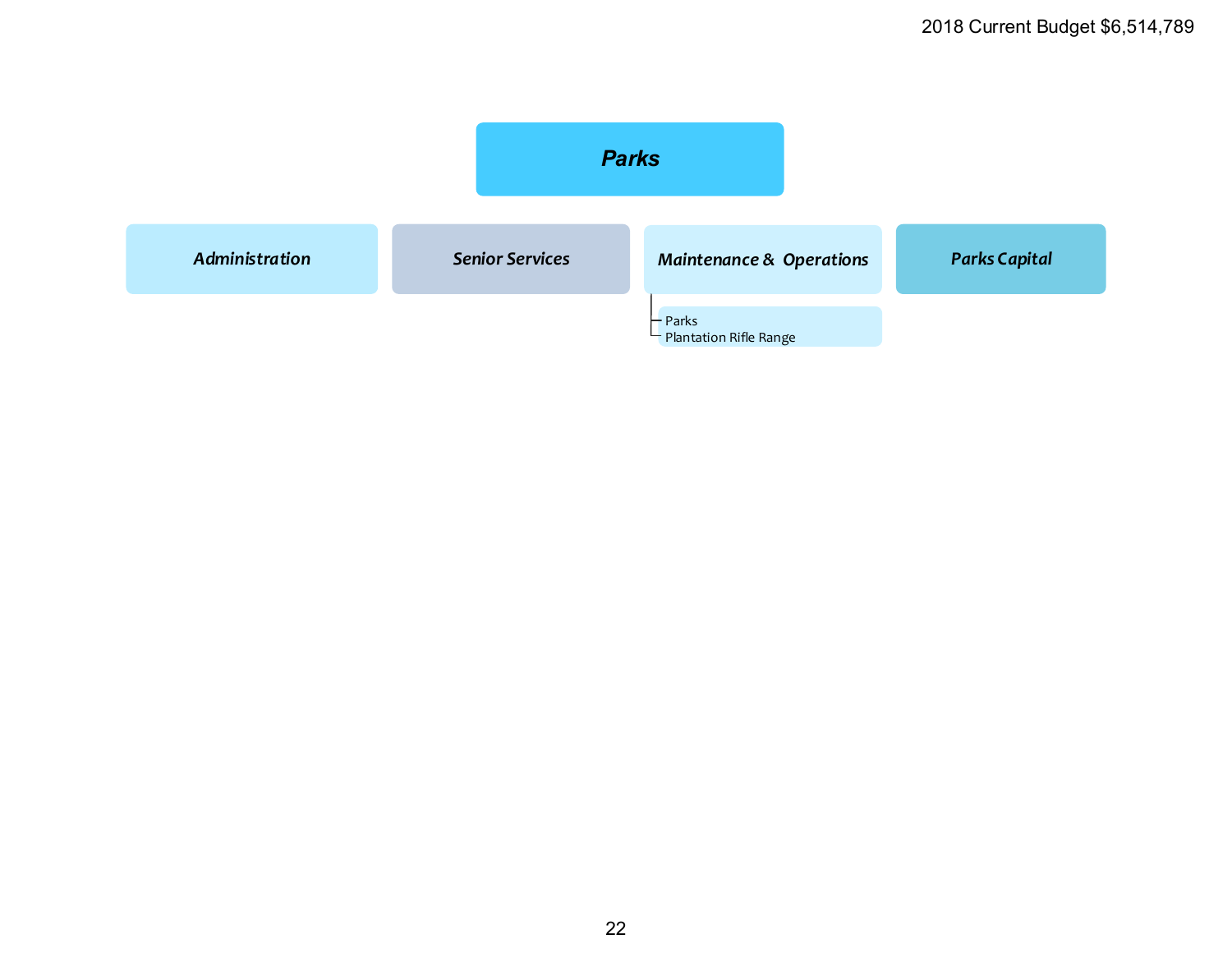### **Actual/ Budget - Parks**

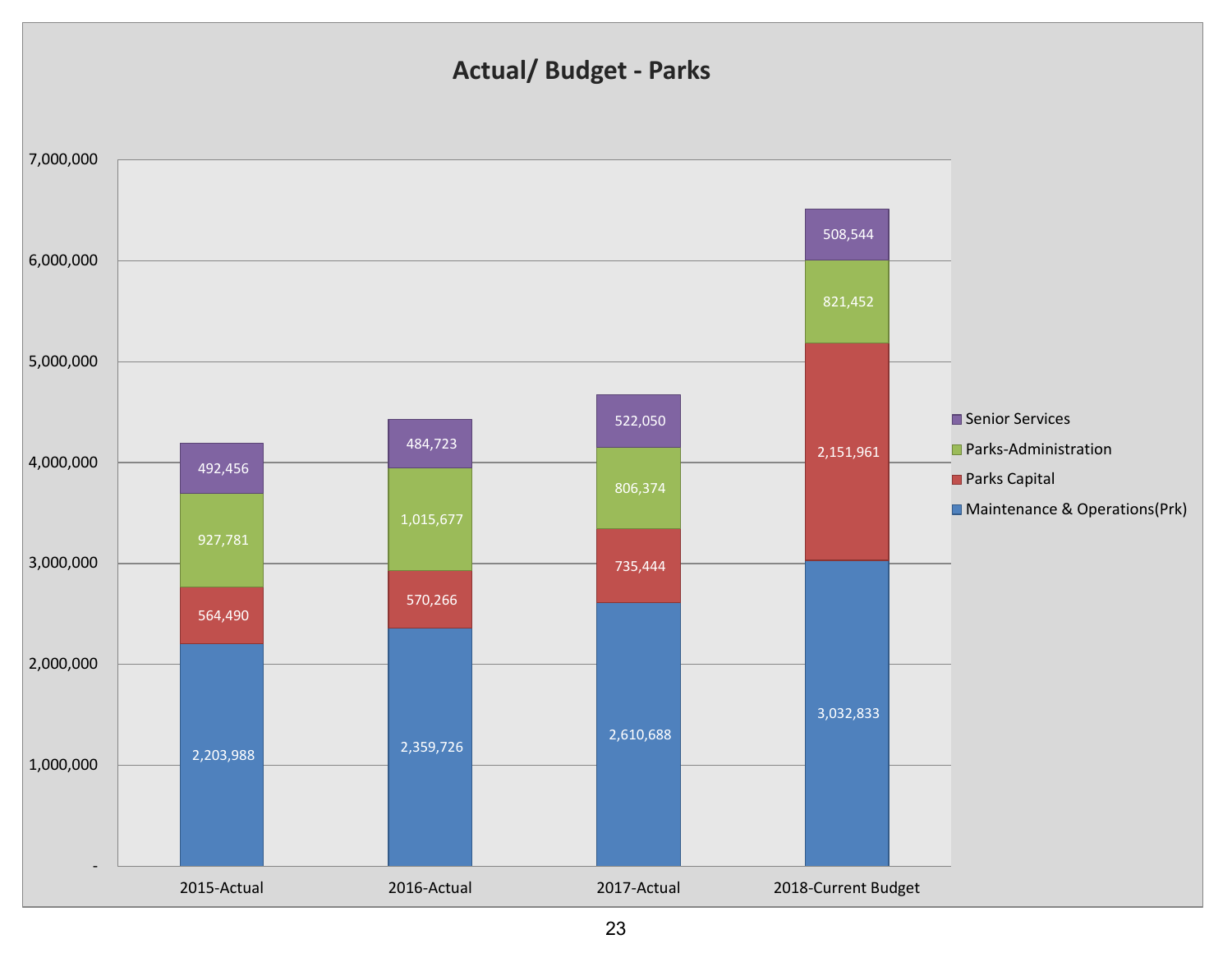#### Parks Department Budget By Program 2017-2018

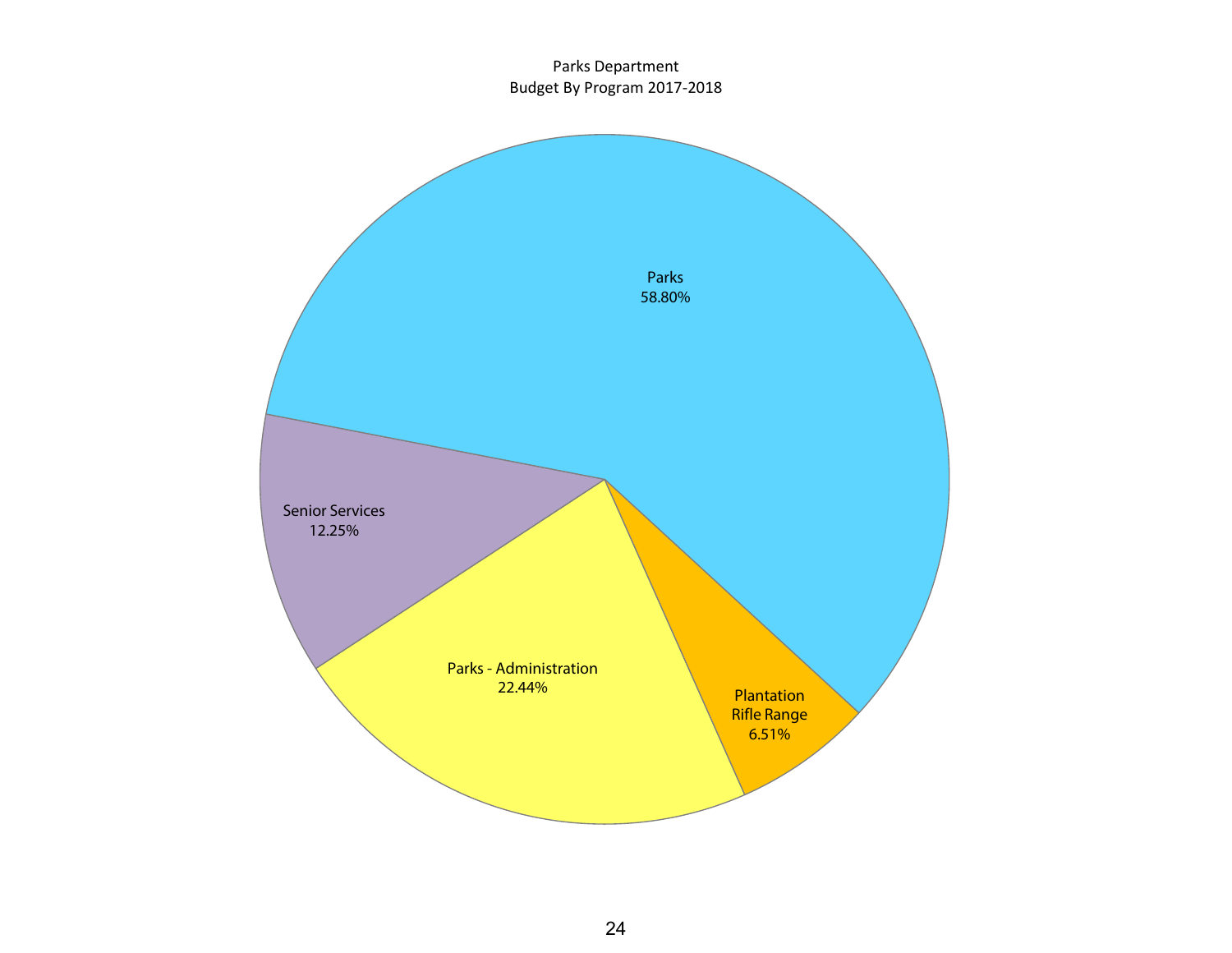### *Planning & Development*

<span id="page-25-0"></span>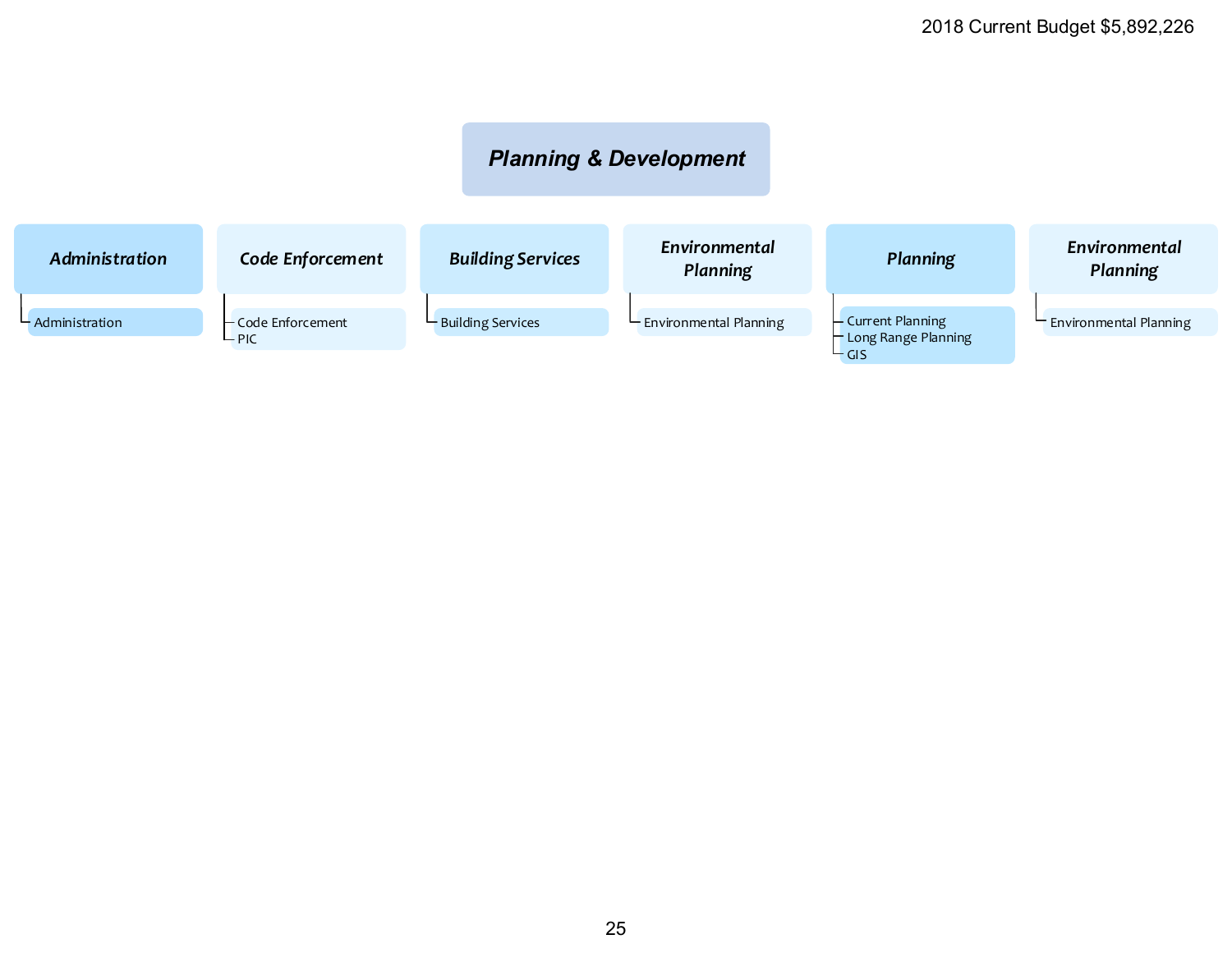### **Actual/ Budget - Planning & Development Svcs**

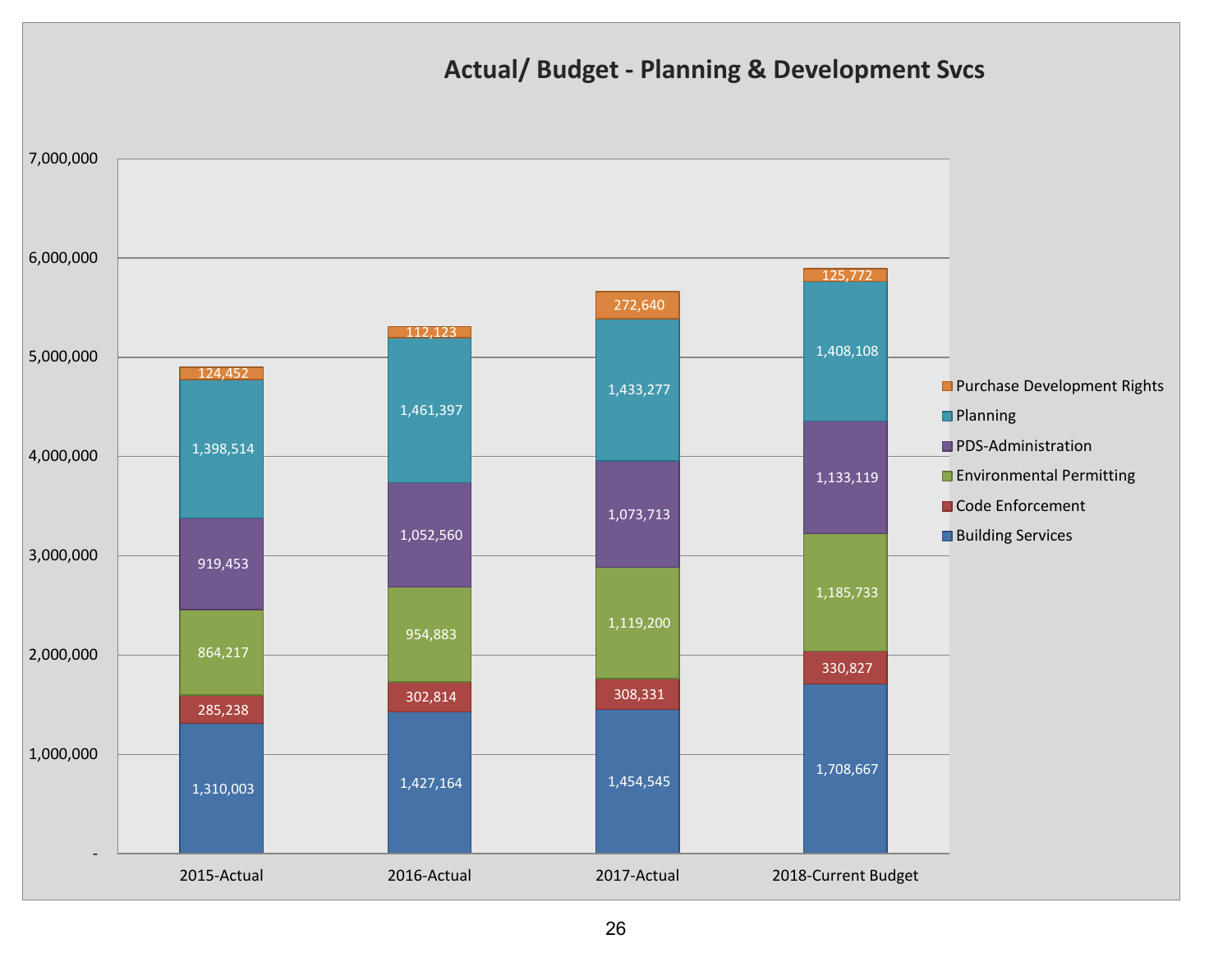Planning & Development Sevices Budget By Program 2017-2018

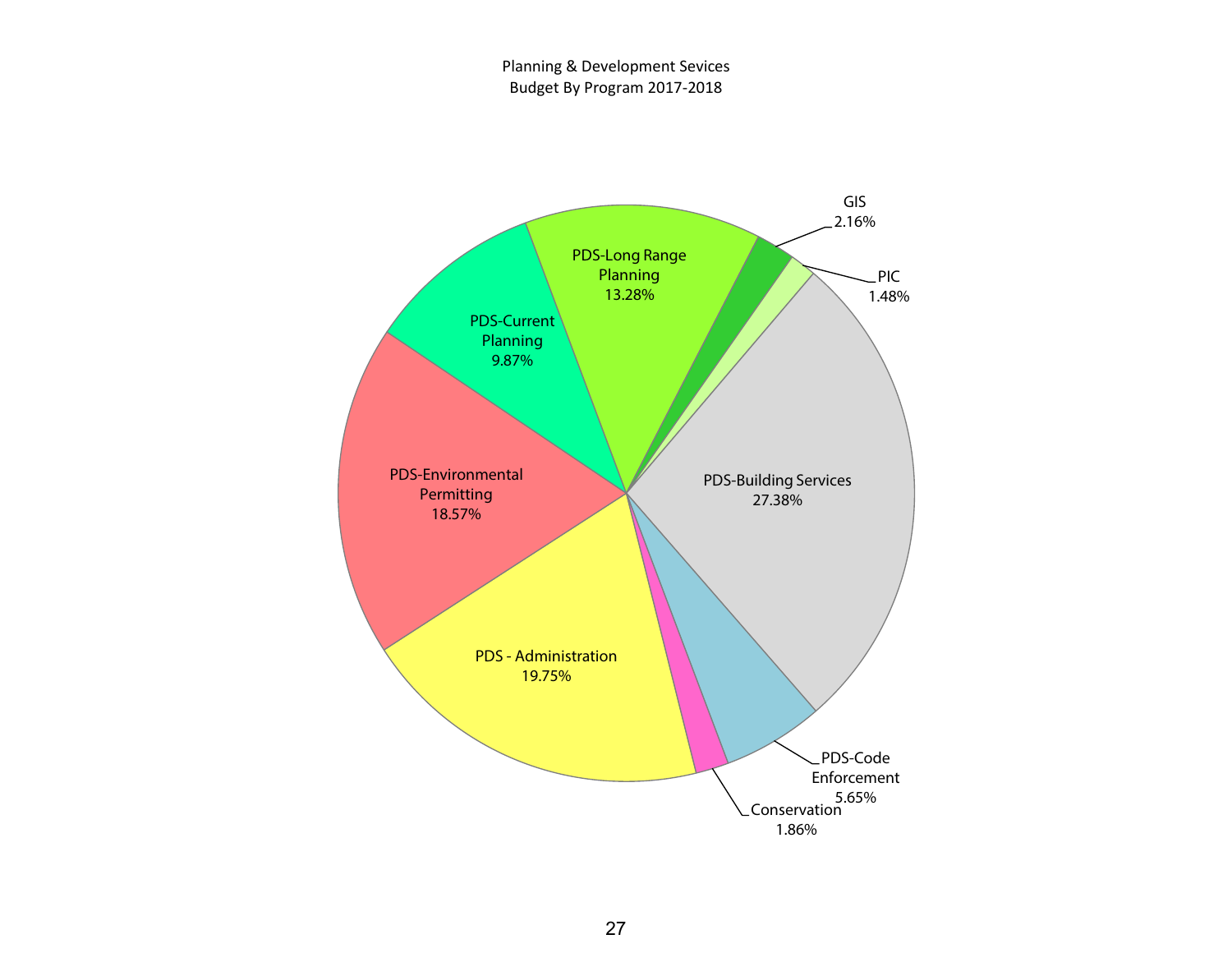<span id="page-28-0"></span>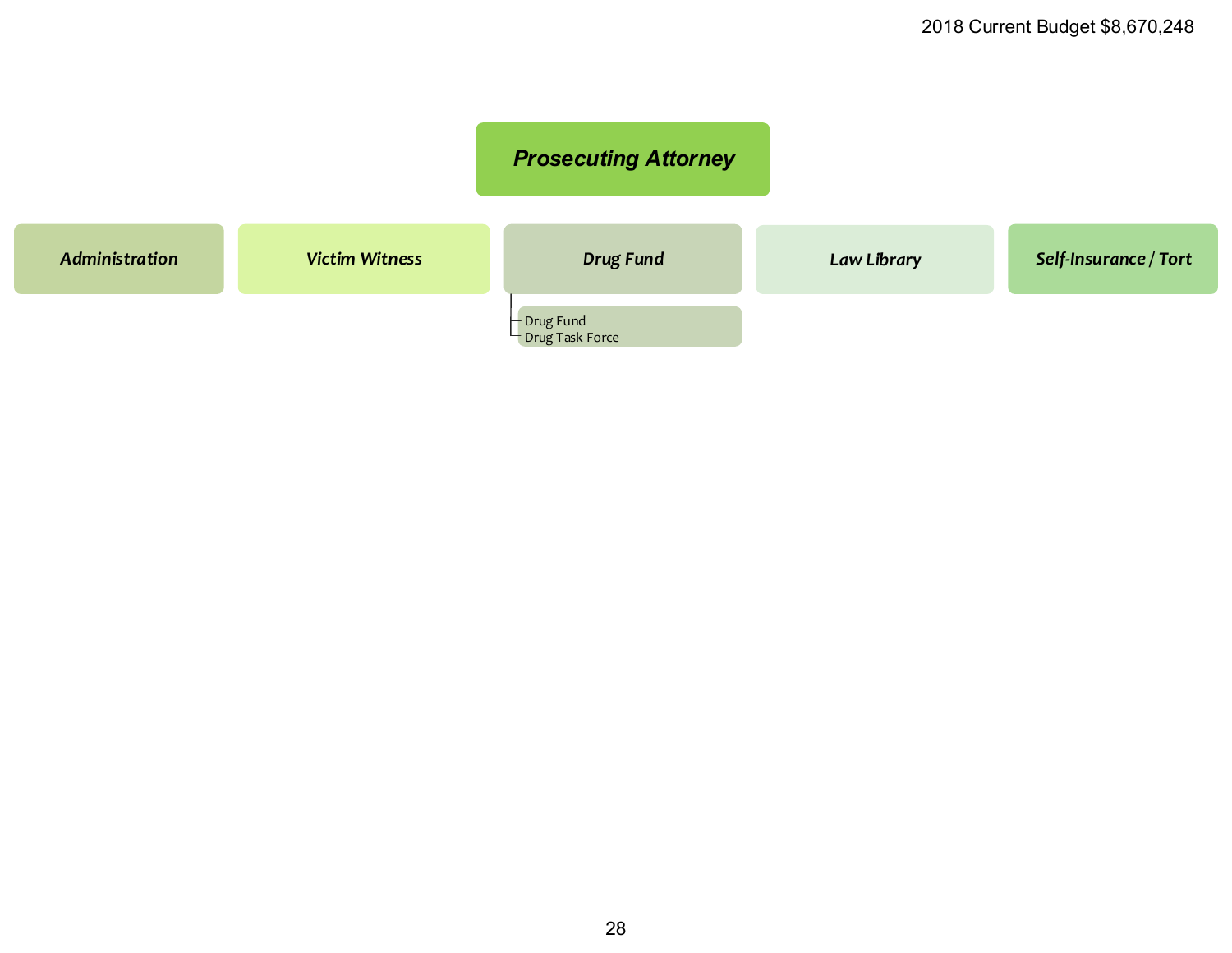### **Actual/ Budget - Prosecuting Attorney**

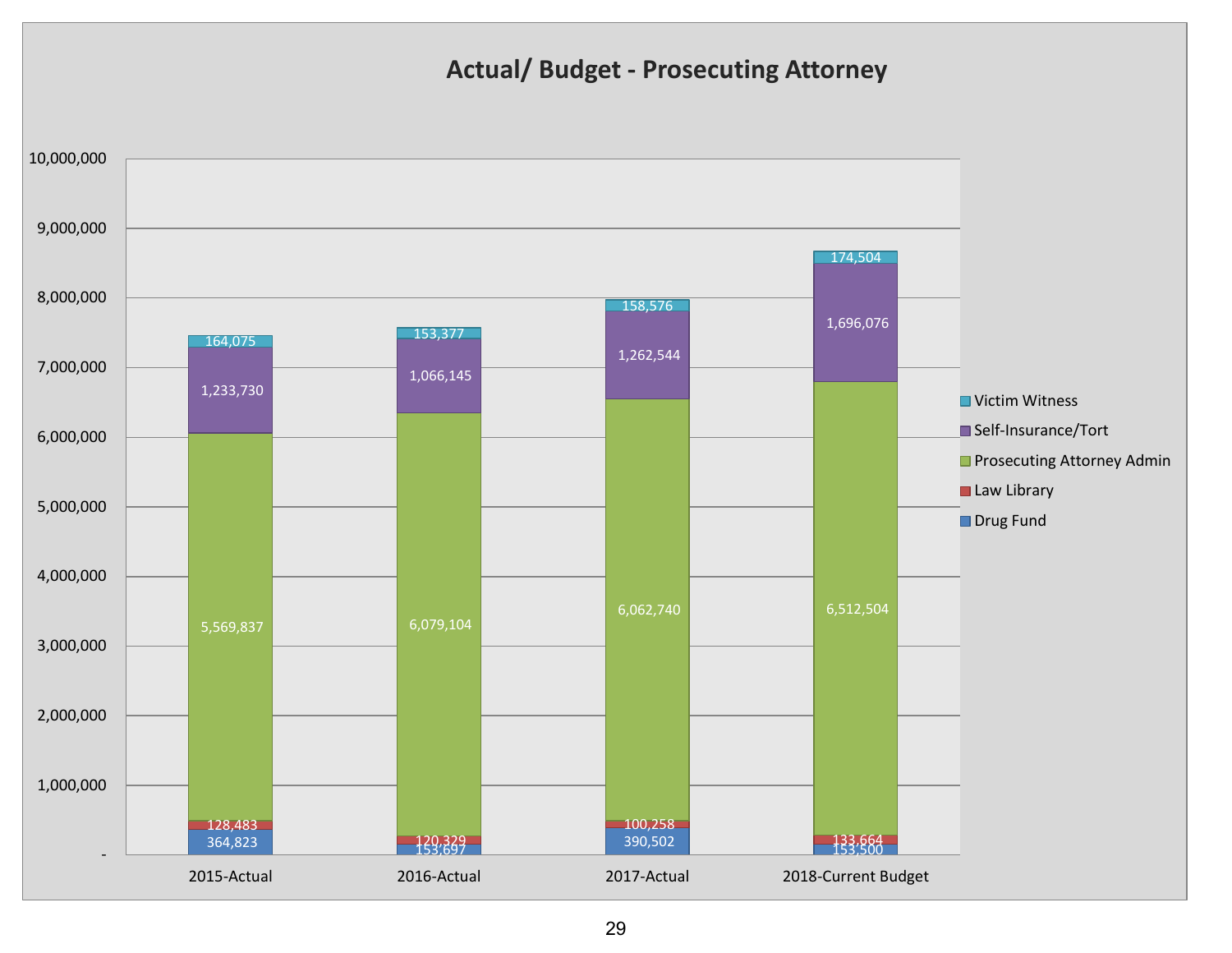Prosecuting Attorney Budget By Program 2017-2018

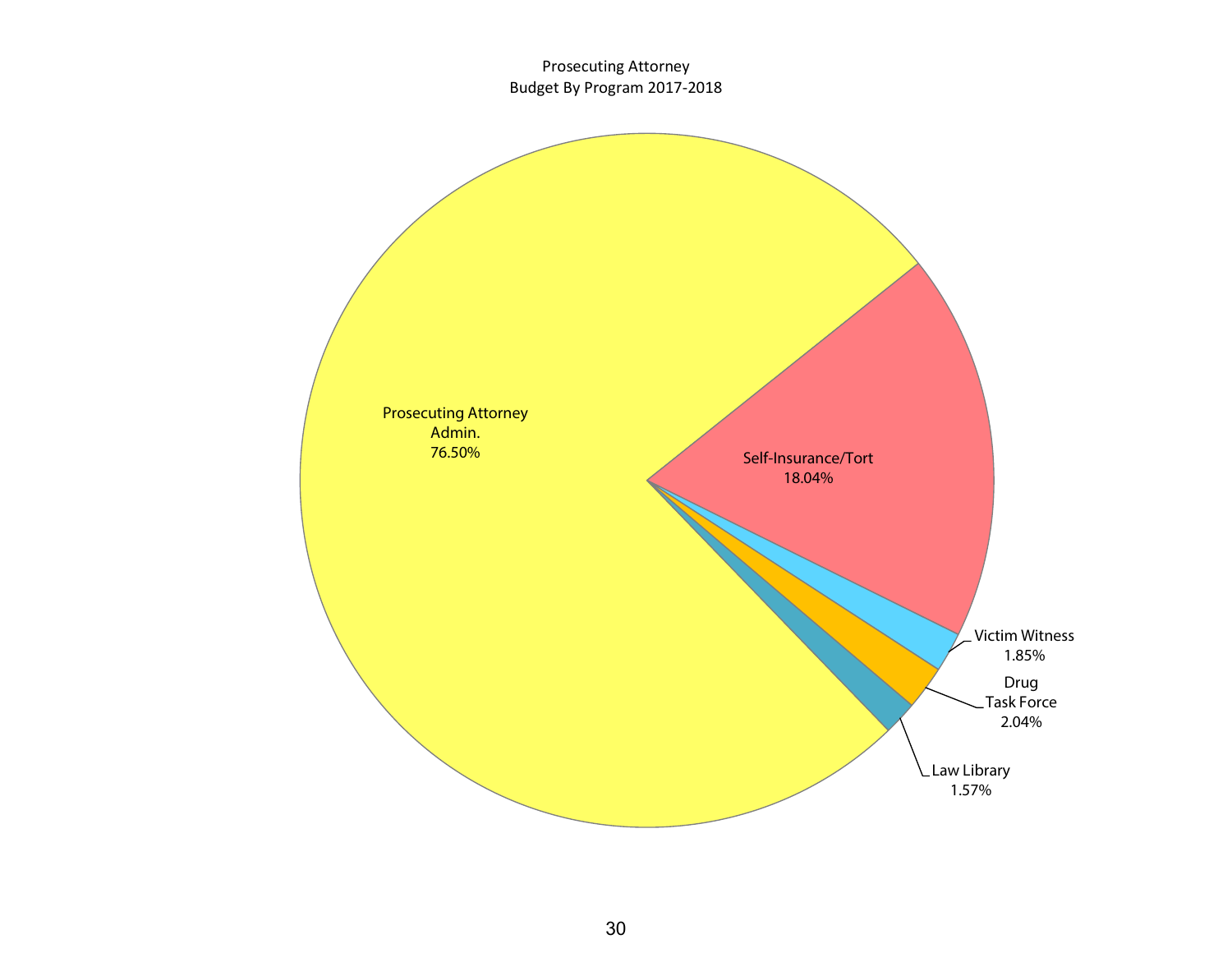### <span id="page-31-0"></span>*Public Defender*

*Public Defender*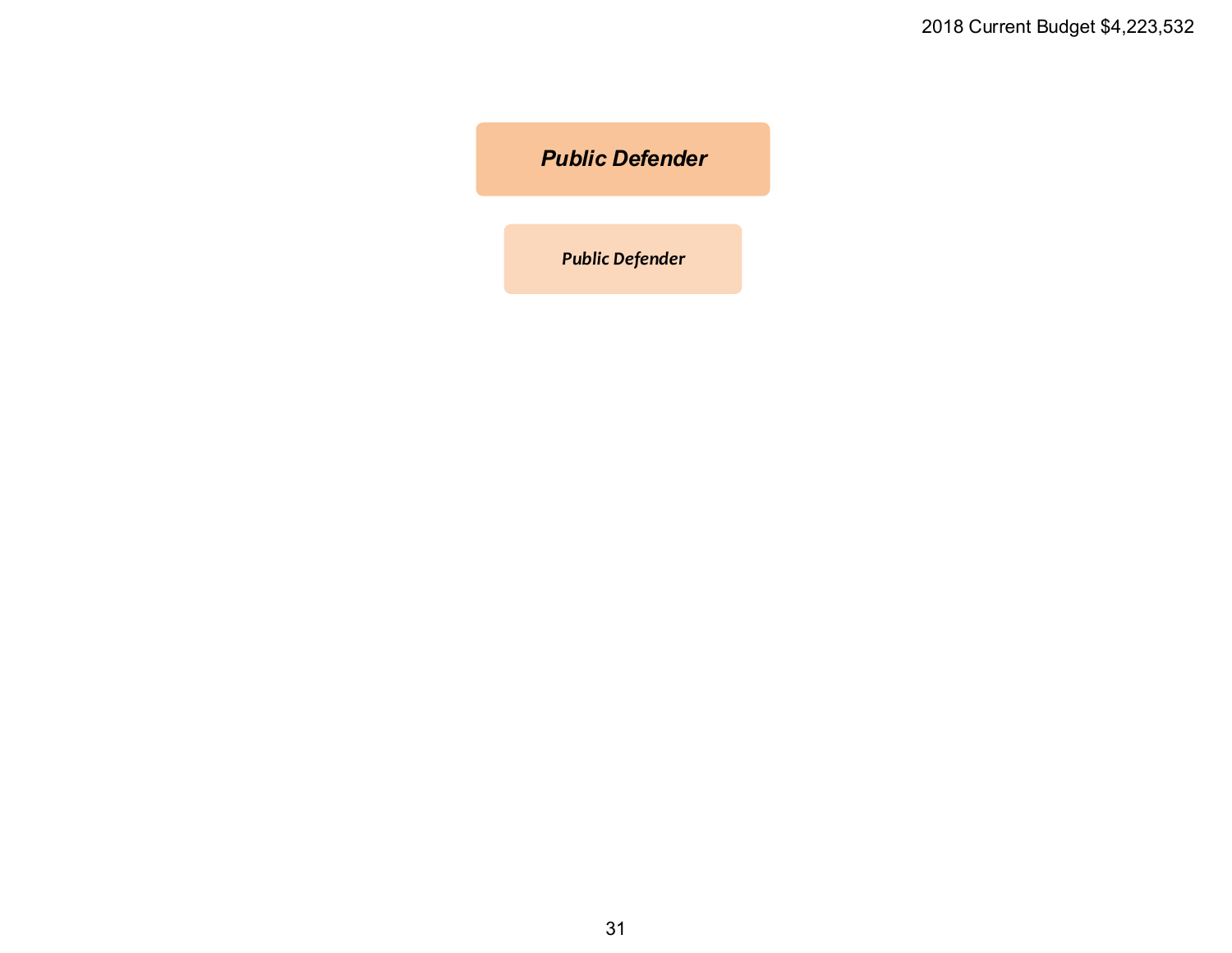# **Actual/ Budget - Public Defender**

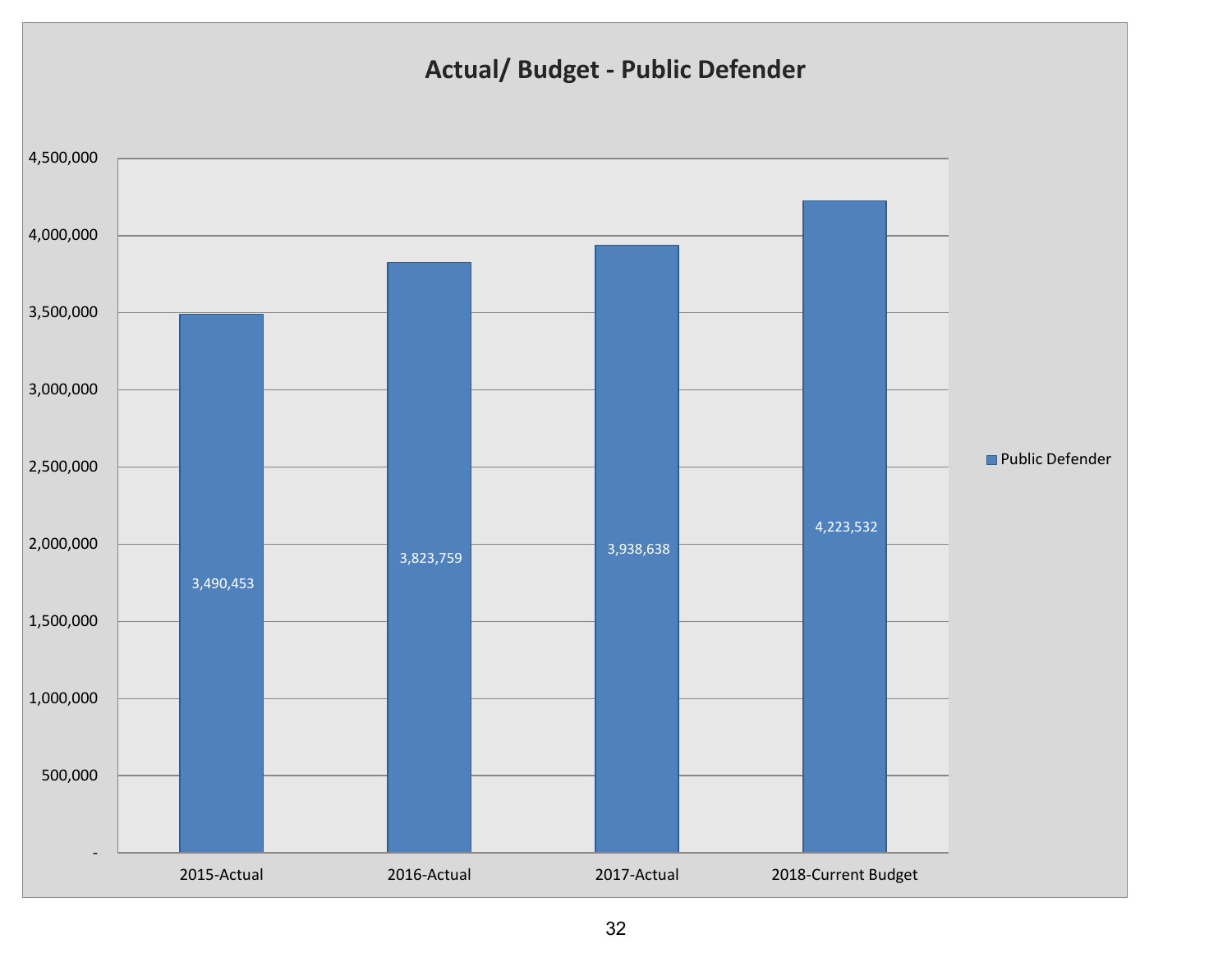Public Defender Budget By Program 2017-2018

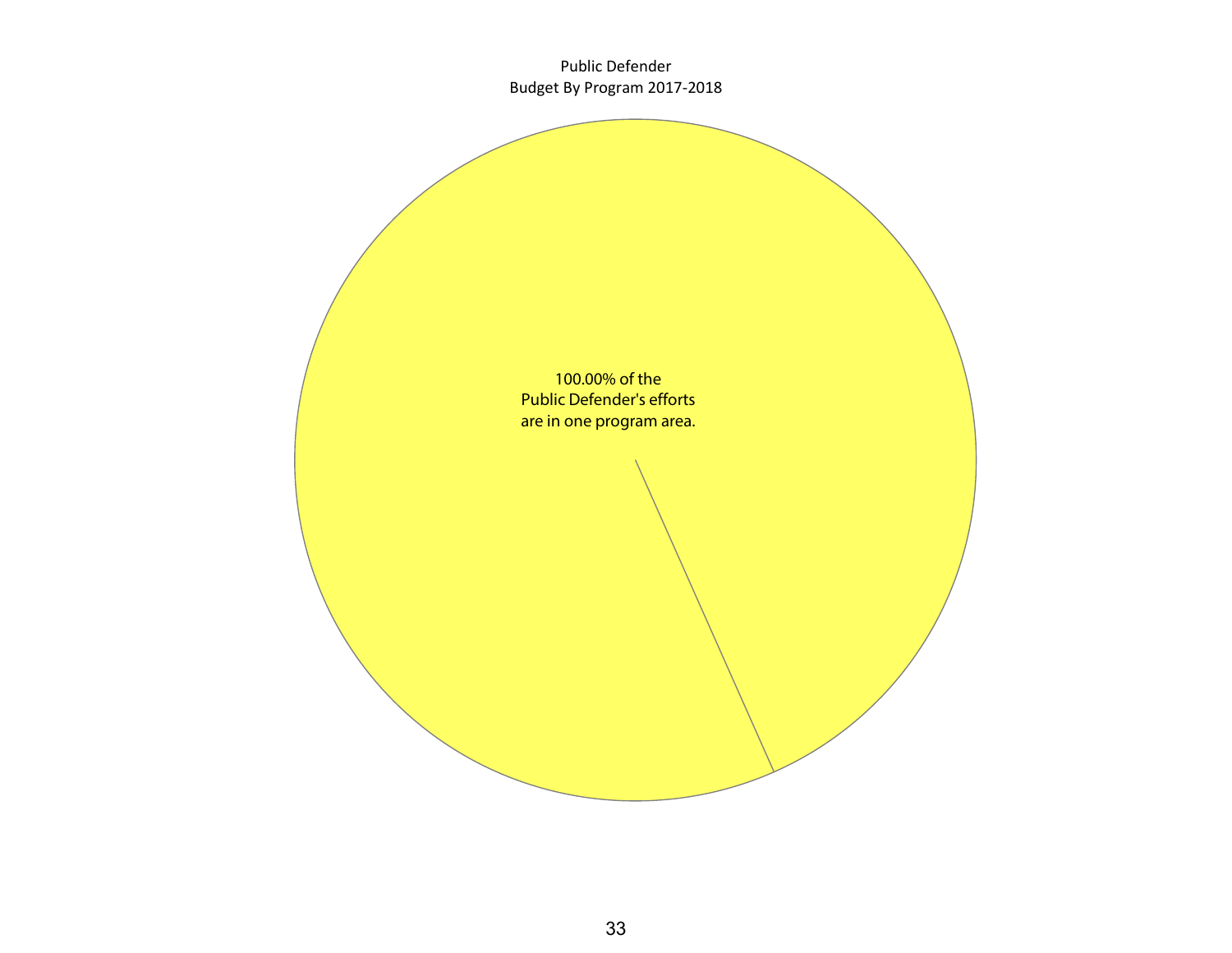<span id="page-34-0"></span>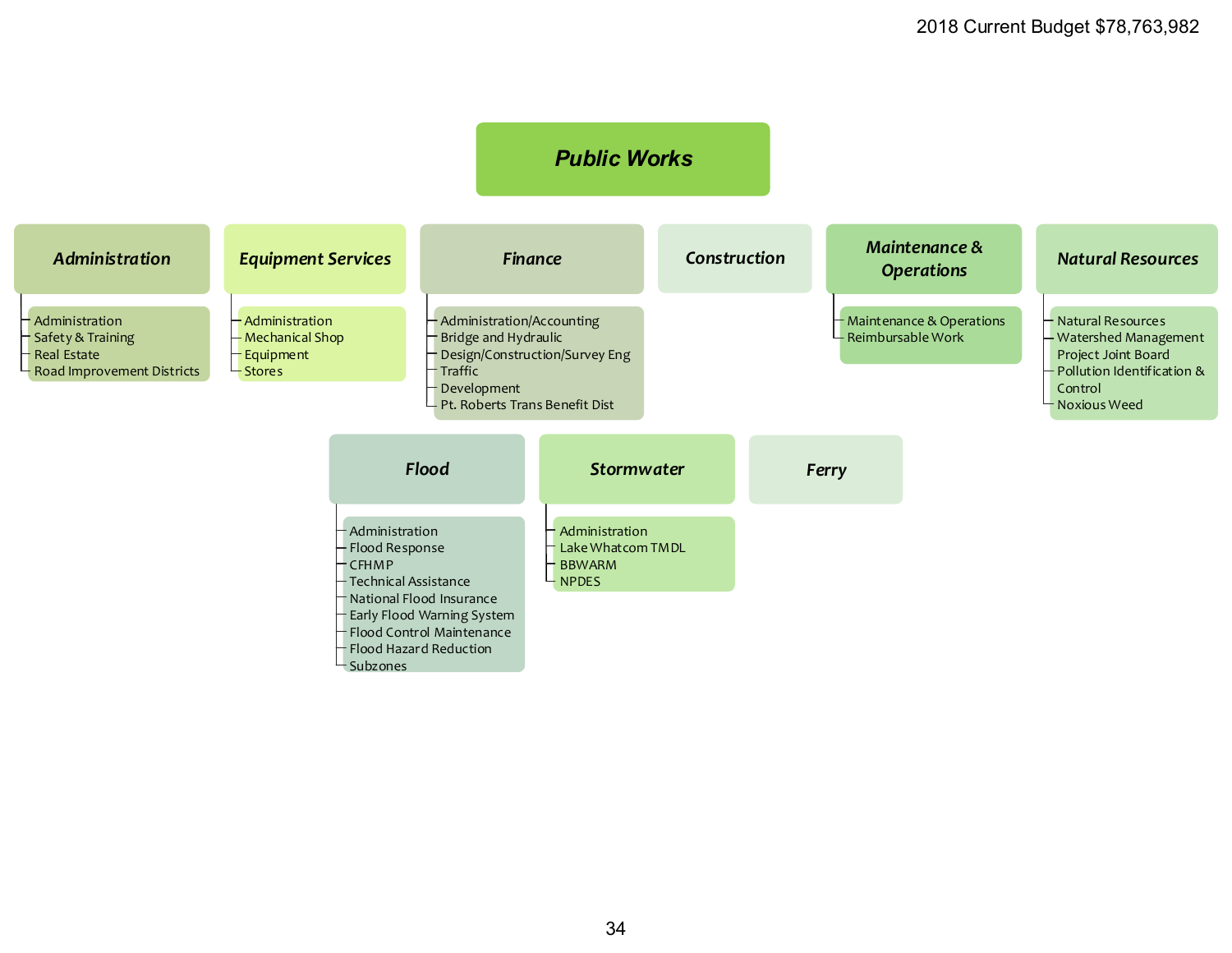### **Actual/ Budget - Public Works**

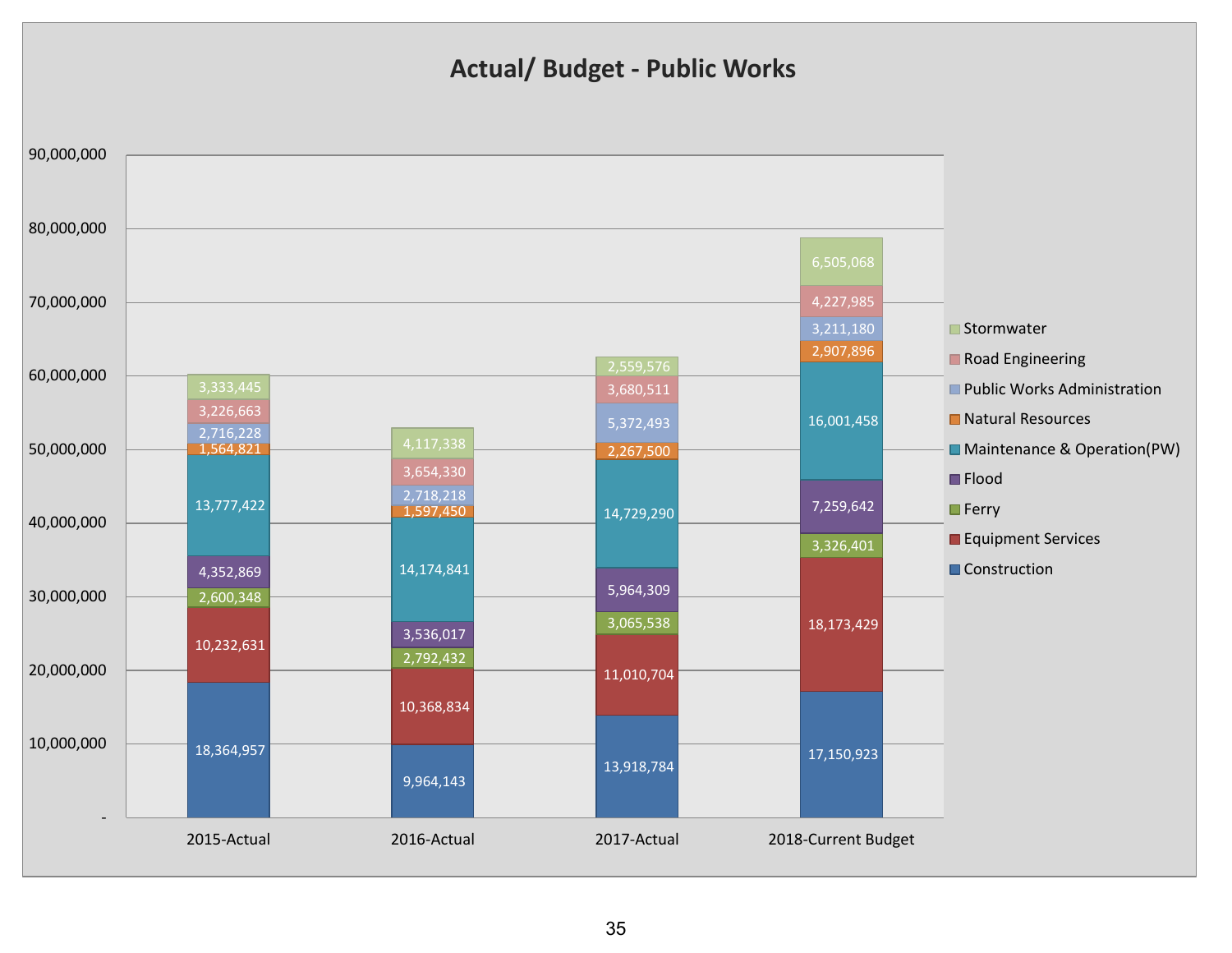![](_page_36_Figure_0.jpeg)

#### Public Works Department Budget By Program 2017-2018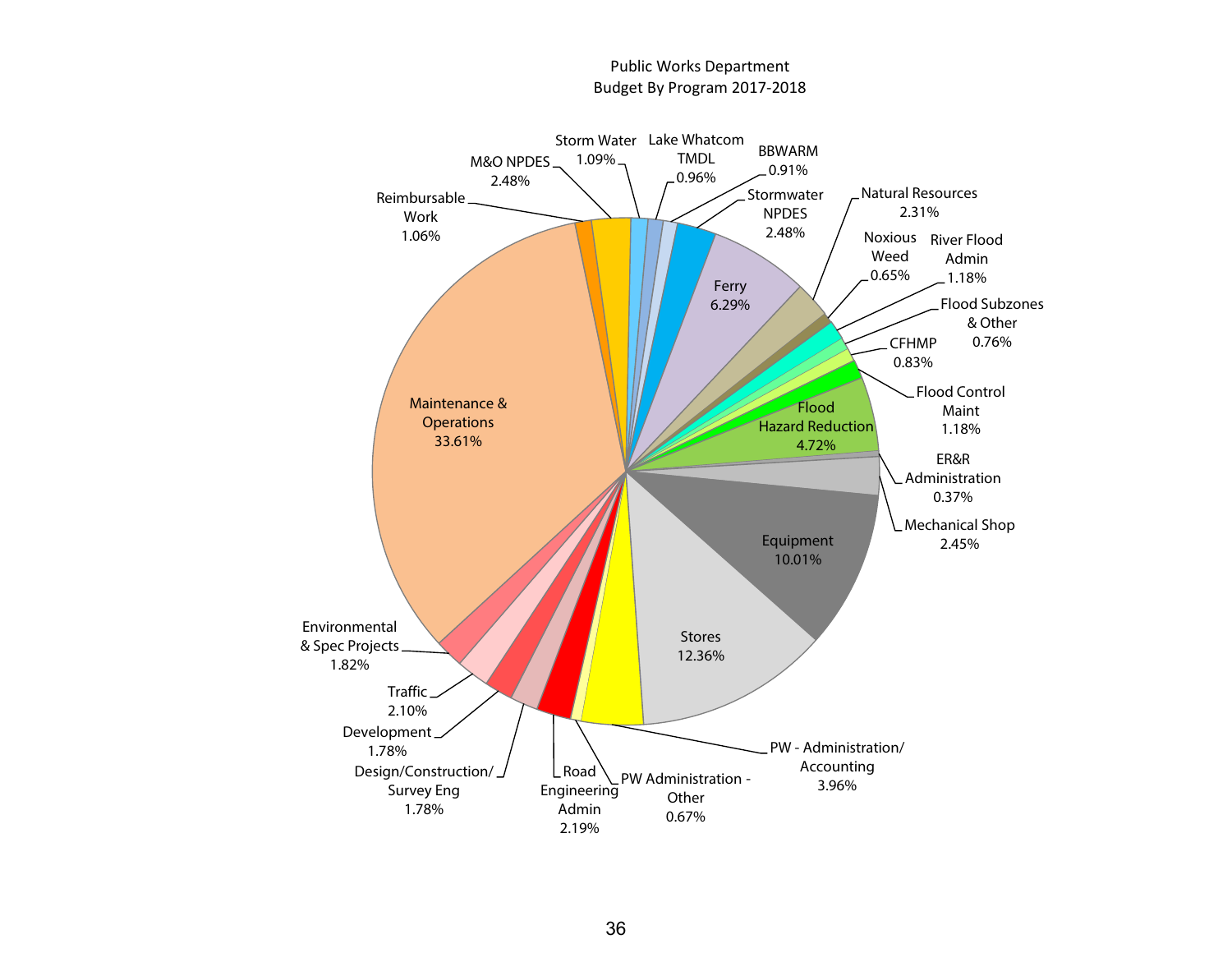<span id="page-37-0"></span>

|                    |                                                                                                                                                                         | <b>Sheriff's Office</b>                                                                                        |                             |                                                                                                                        |
|--------------------|-------------------------------------------------------------------------------------------------------------------------------------------------------------------------|----------------------------------------------------------------------------------------------------------------|-----------------------------|------------------------------------------------------------------------------------------------------------------------|
| Administration     | Bureau of LE & Investigations                                                                                                                                           | <b>Bureau of Support Services</b>                                                                              | <b>Emergency Management</b> | <b>Bureau of Corrections</b>                                                                                           |
| $-$ Administration | – Investigations<br>- Patrol and Overtime<br>- Traffic<br>- Courthouse Security<br>- Neighborhood Deputies<br>- Boating Program<br>- Drug Task Force<br>- Point Roberts | - Volunteer Program<br>- Sex Offender Registration<br>Housing Authority Support<br>- Records<br>$\vdash$ Civil |                             | - Administration & Training<br>- Alternative Corrections<br>– Incarceration Task Force<br>— In Custody<br>- Mini Chain |

Homeland Security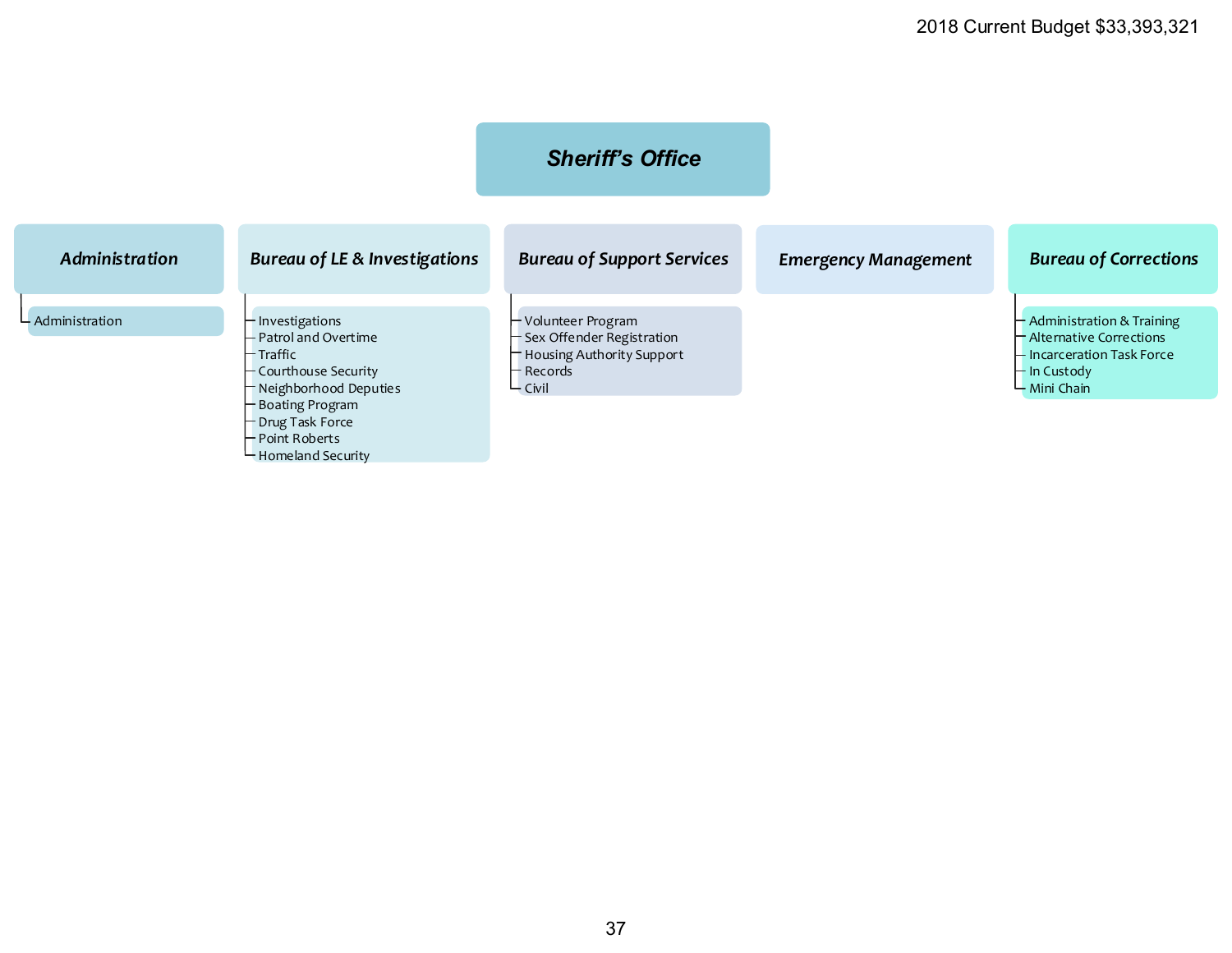### **Actual/ Budget - Sheriff**

![](_page_38_Figure_1.jpeg)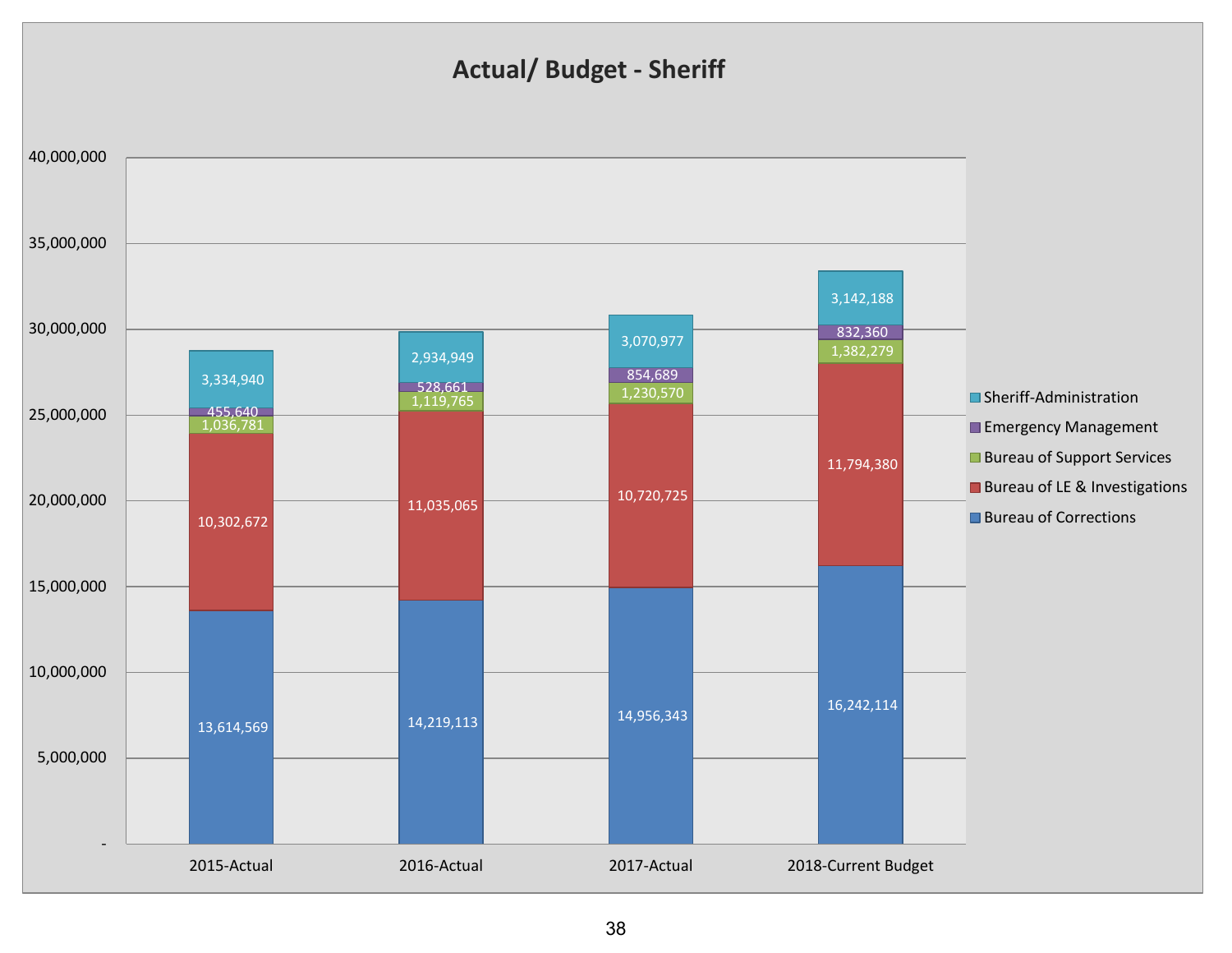Sheriff Budget By Program 2017-2018

![](_page_39_Figure_1.jpeg)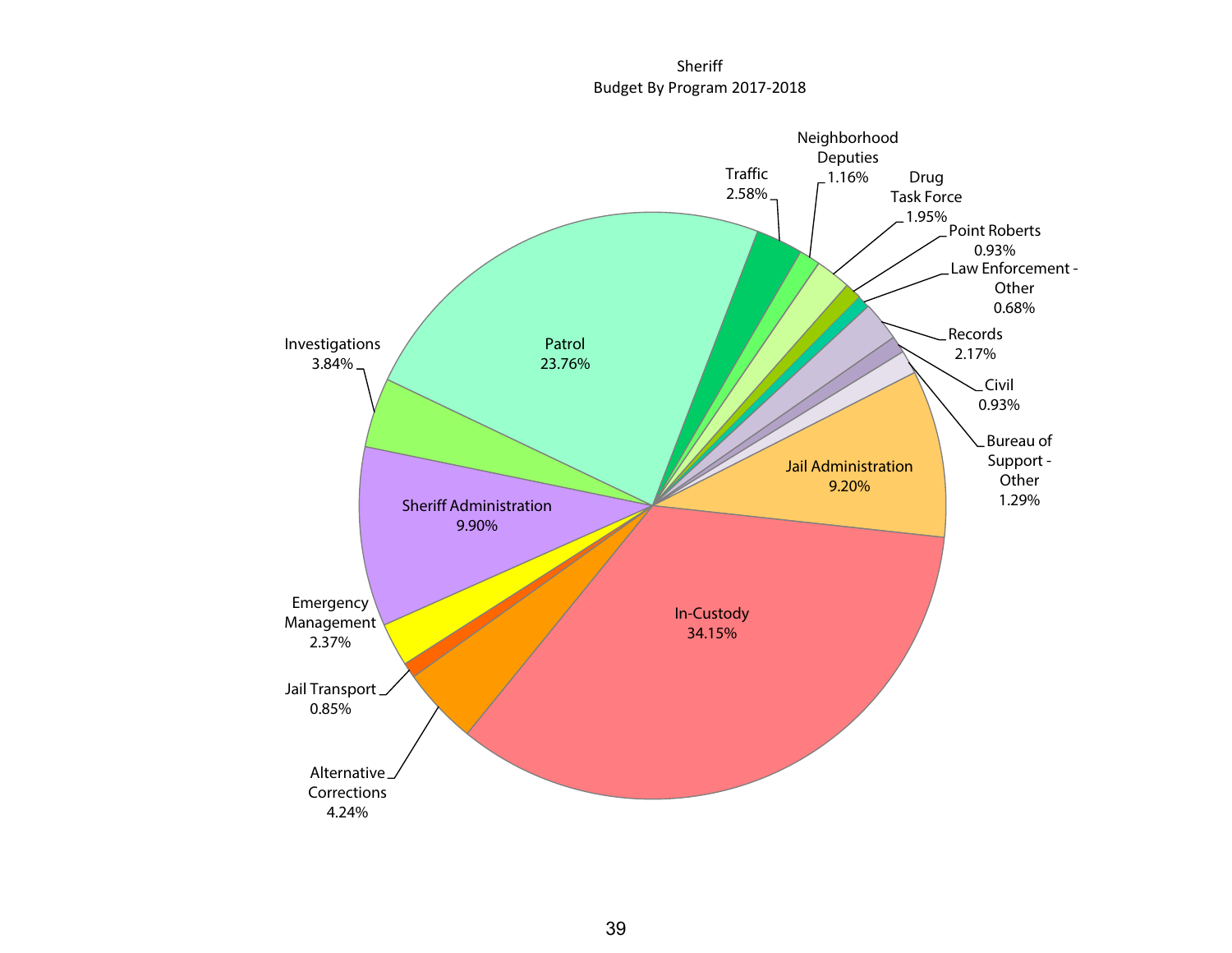<span id="page-40-0"></span>![](_page_40_Figure_1.jpeg)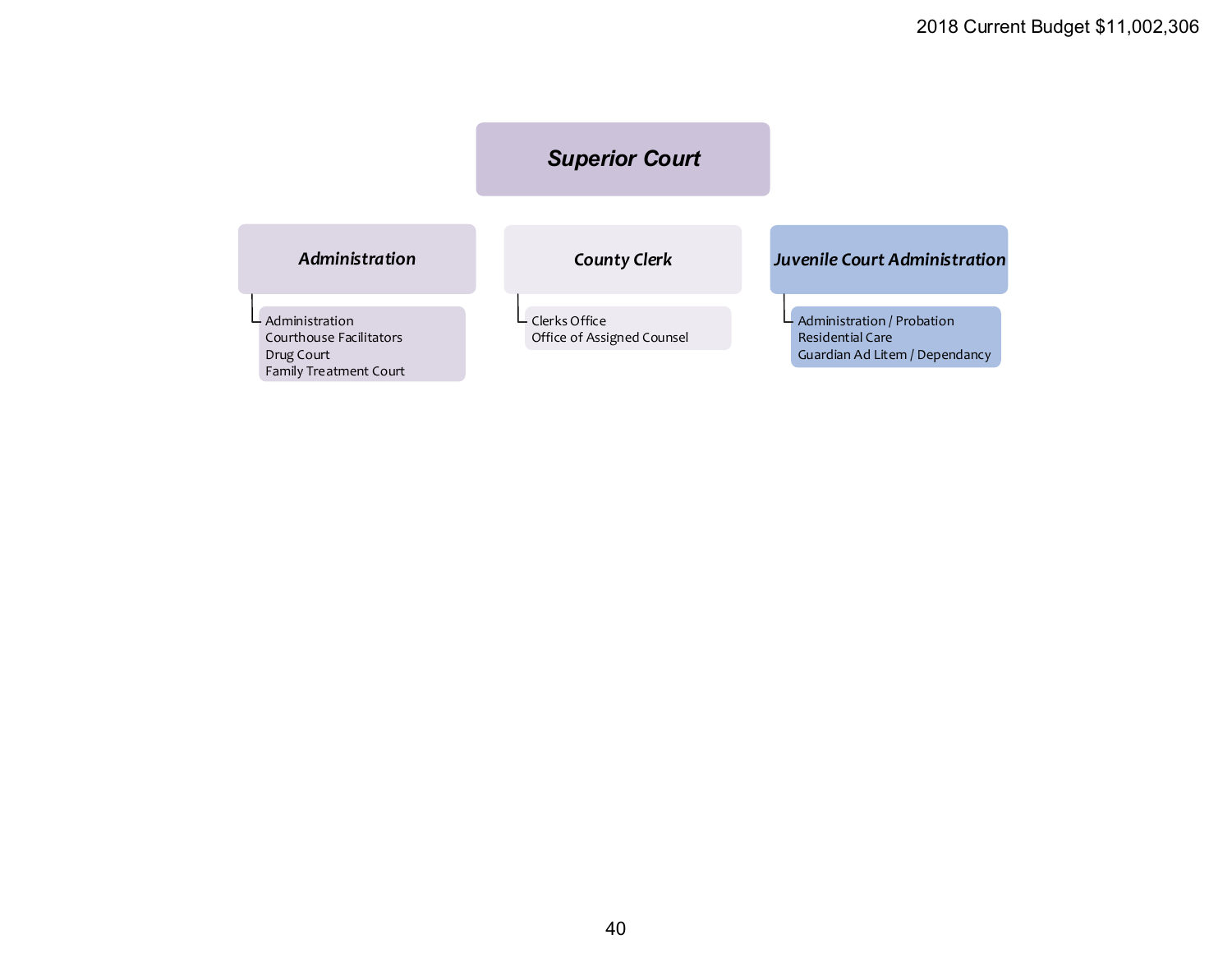### **Actual/ Budget - Superior Court**

![](_page_41_Figure_1.jpeg)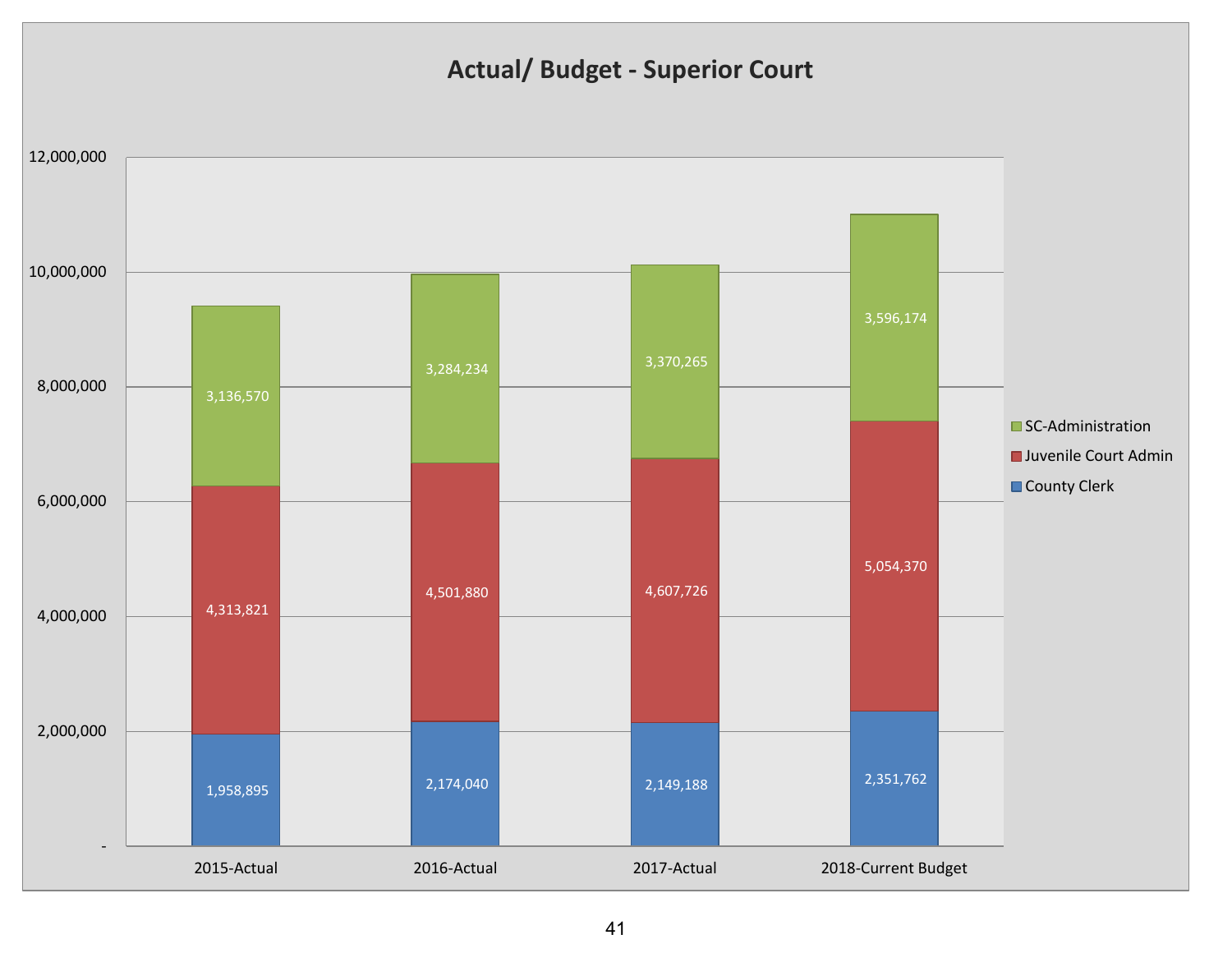Superior Court Budget By Program 2017-2018

![](_page_42_Figure_1.jpeg)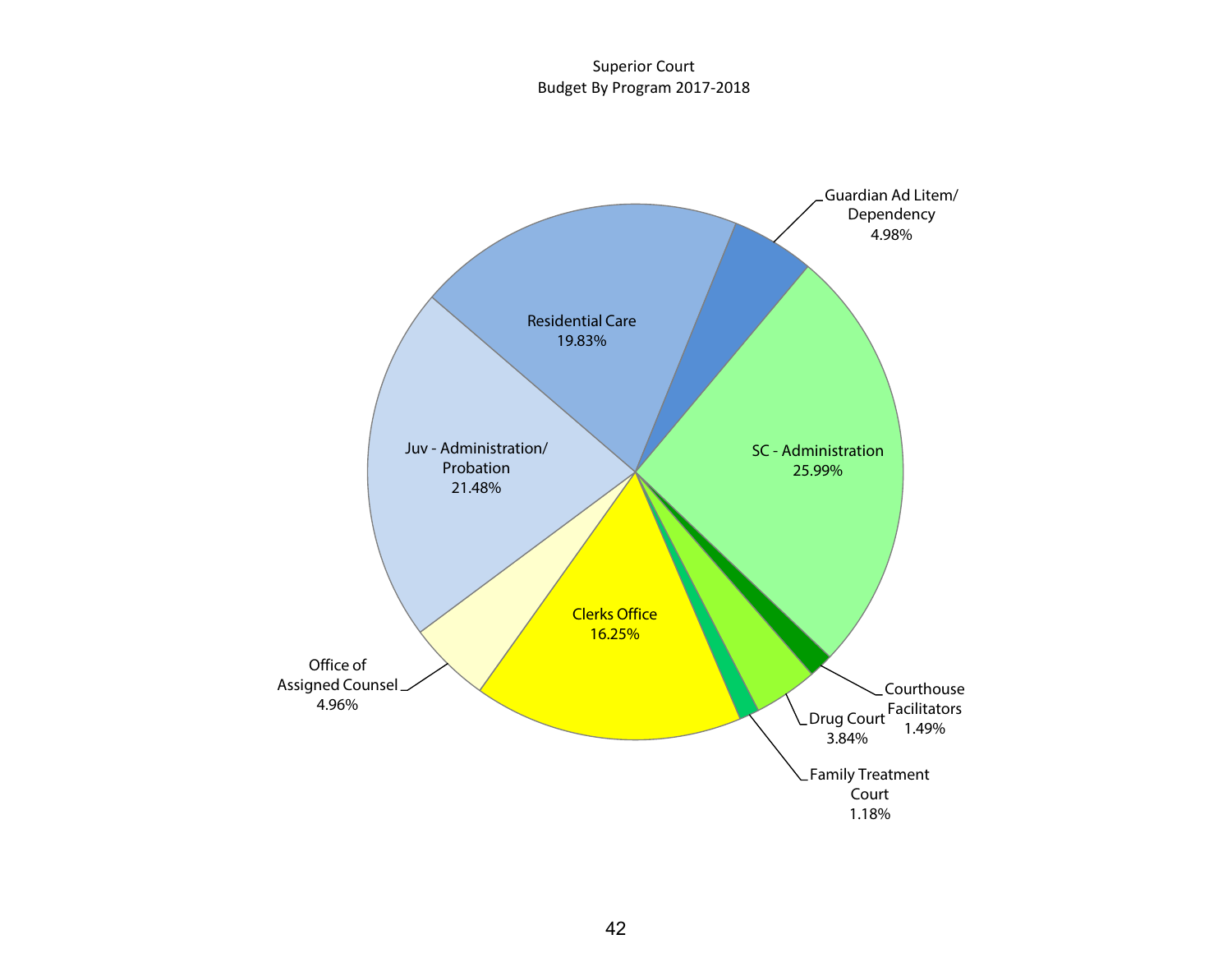<span id="page-43-0"></span>![](_page_43_Figure_1.jpeg)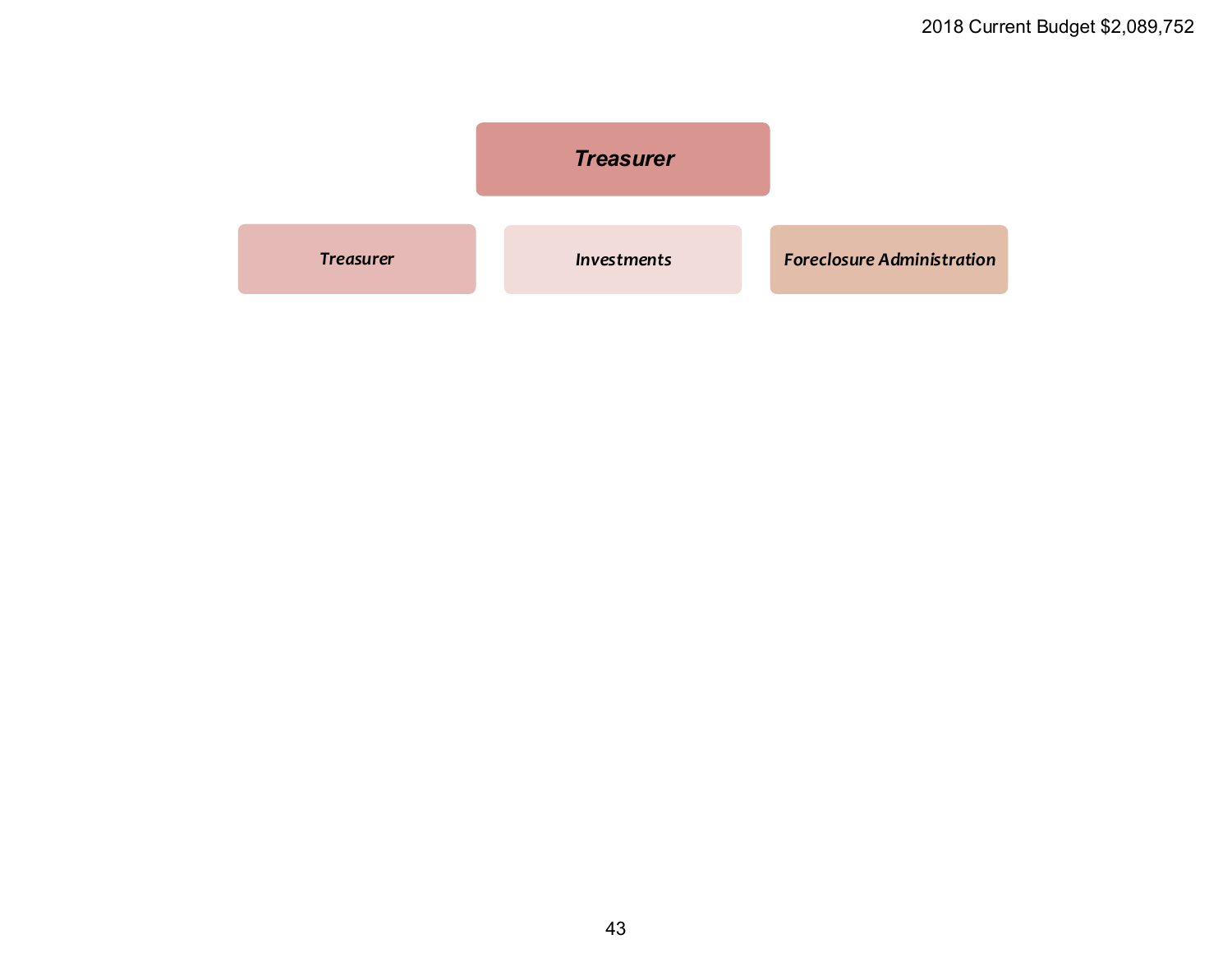### **Actual/ Budget - Treasurer**

![](_page_44_Figure_1.jpeg)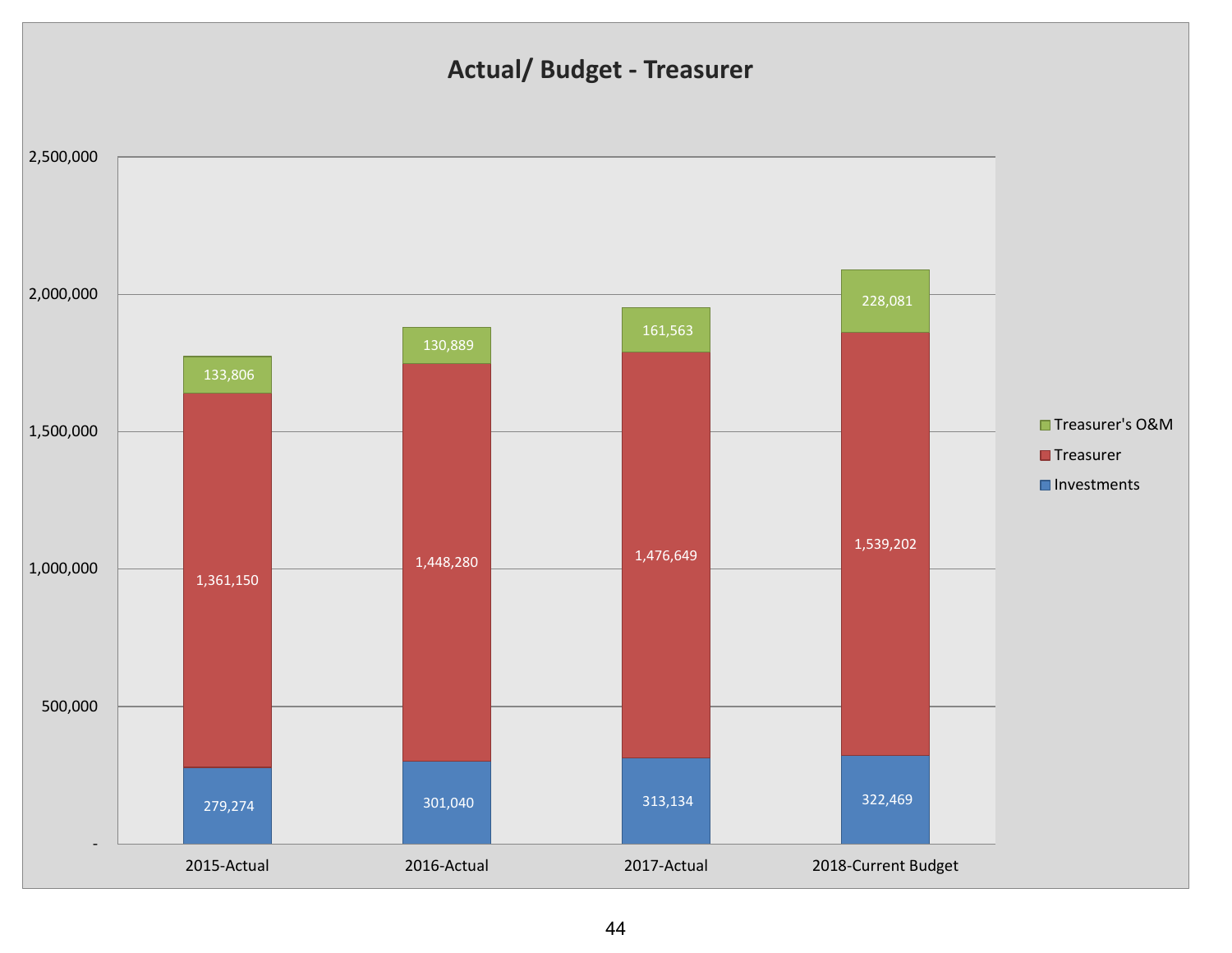Treasurer Budget By Program 2017-2018

![](_page_45_Picture_1.jpeg)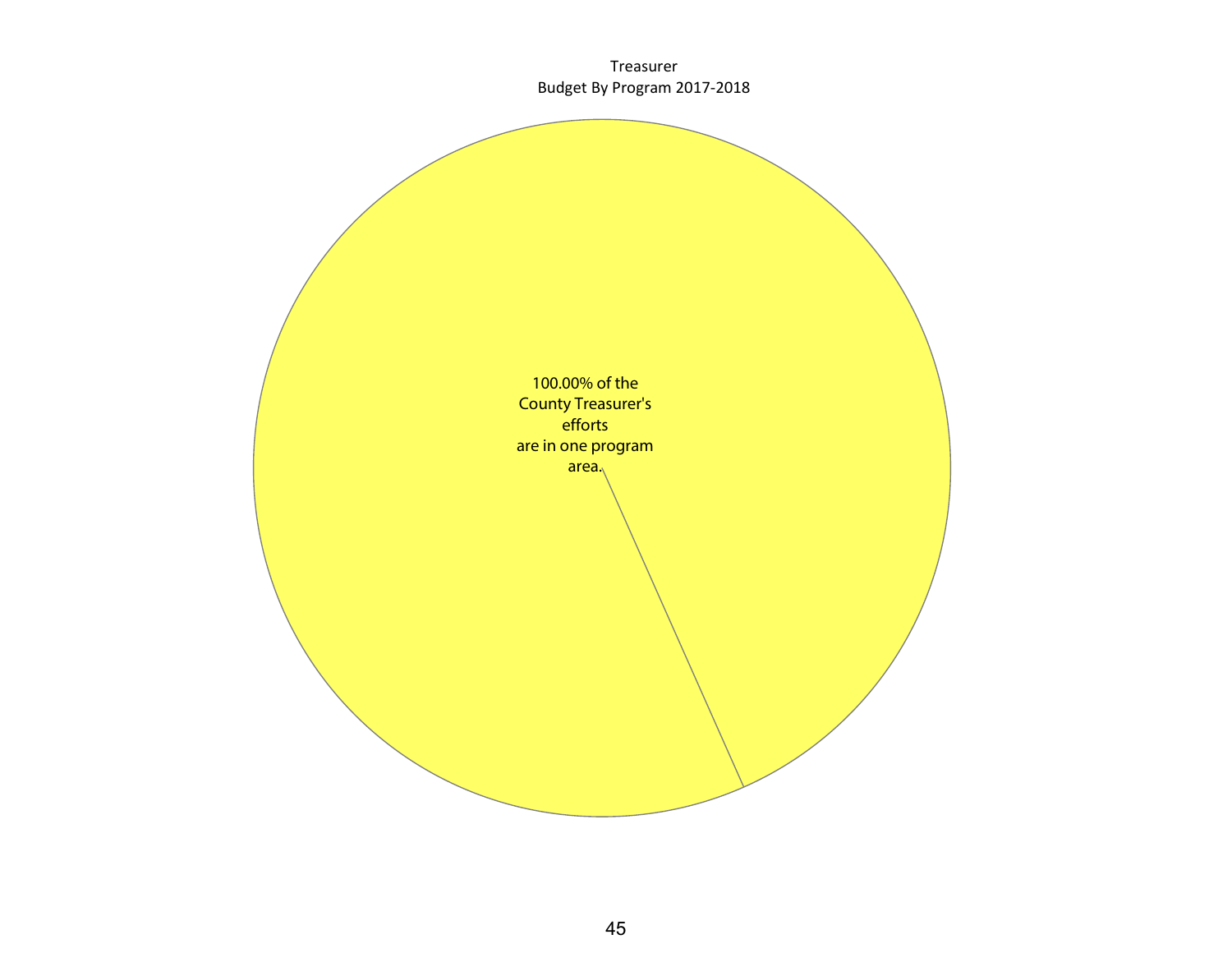### <span id="page-46-0"></span>*WSU Extension*

*WSU Extension*

WSU Extentioon Master Composting

Strengthening Families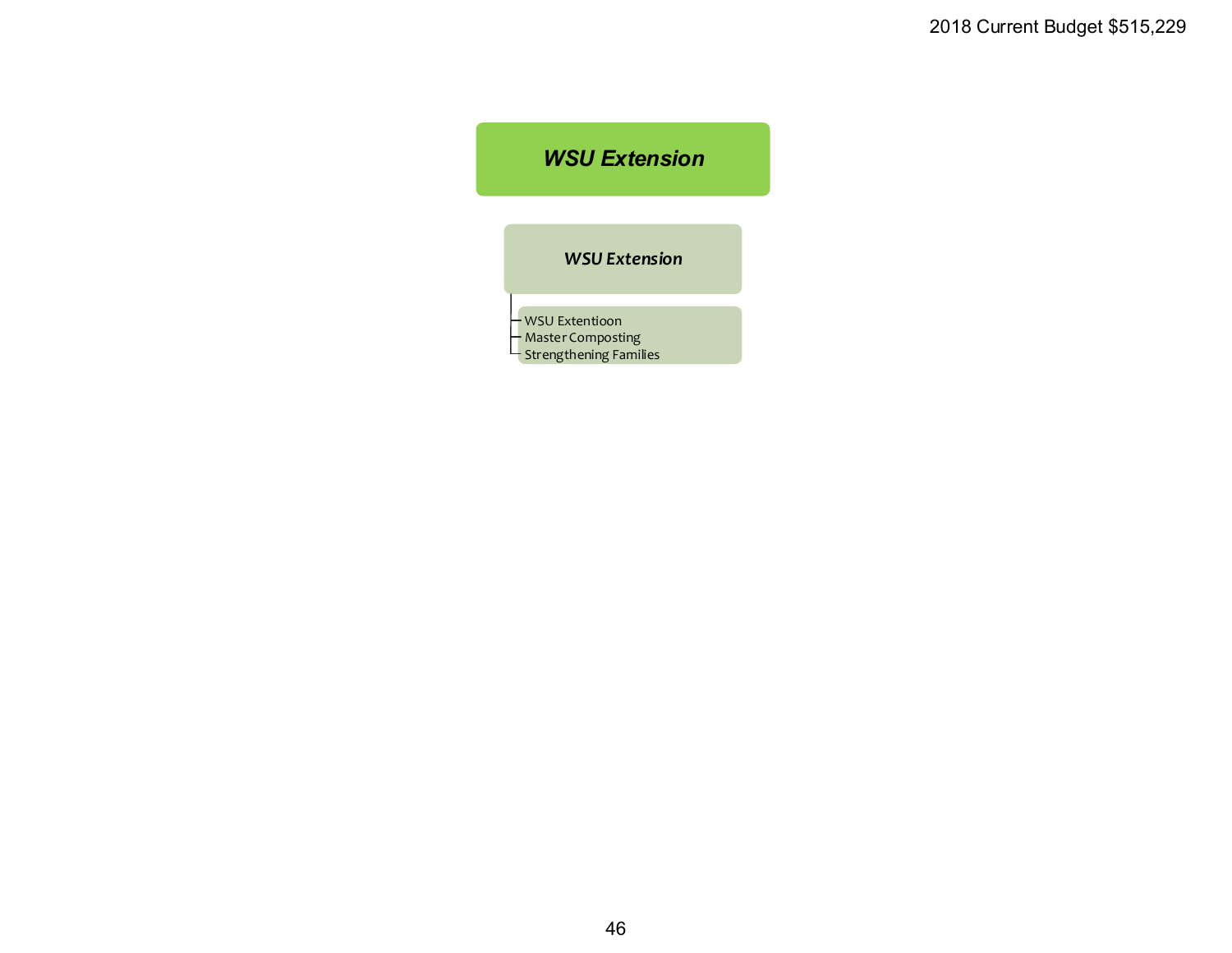# **Actual/ Budget - WSU Extention**

![](_page_47_Figure_1.jpeg)